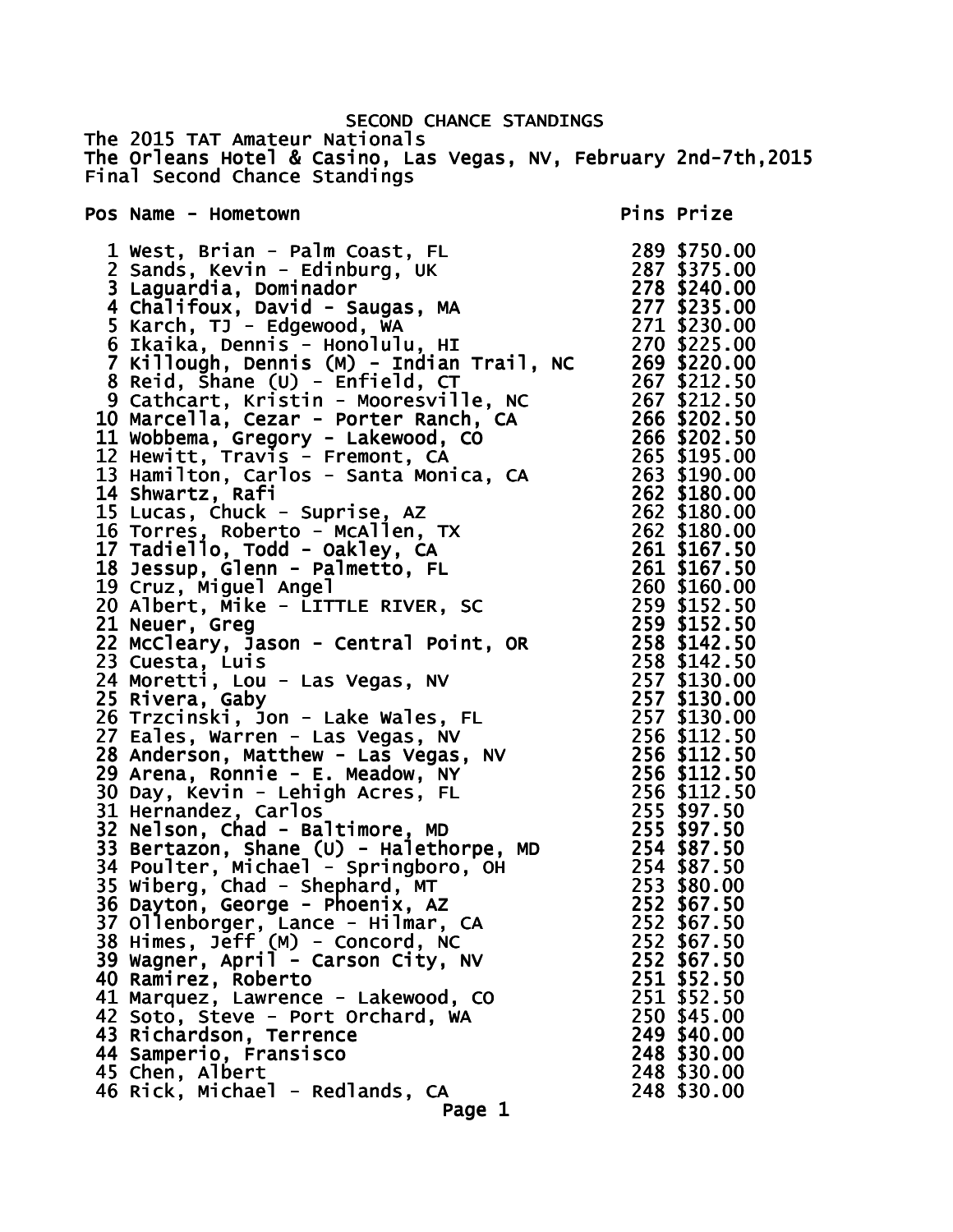| SECOND CHANCE STANDINGS                                                                                                                                                                                                                            |                 |
|----------------------------------------------------------------------------------------------------------------------------------------------------------------------------------------------------------------------------------------------------|-----------------|
| 47 Rogers, Bryson - Durham, NC                                                                                                                                                                                                                     | 247 \$25        |
| 48 Bravo, Fernando - San Ysidro, CA                                                                                                                                                                                                                | 247 \$25        |
| 49 Hara, Rick                                                                                                                                                                                                                                      | 247 \$25        |
|                                                                                                                                                                                                                                                    |                 |
| 49 Hara, Rick<br>Sample, Nason<br>Sample, Nason<br>Sample, Das Carlier - Las Vegas, NV<br>247 \$25.00(Senio<br>52 Taylor, Dylan (U) - Scottsdale, AZ<br>247 Free Double<br>53 Hebner, Dean - Vancouver, WA<br>53 Doody, Vaughn - Las Vegas, NV<br> |                 |
|                                                                                                                                                                                                                                                    |                 |
|                                                                                                                                                                                                                                                    |                 |
|                                                                                                                                                                                                                                                    |                 |
|                                                                                                                                                                                                                                                    |                 |
|                                                                                                                                                                                                                                                    |                 |
|                                                                                                                                                                                                                                                    |                 |
|                                                                                                                                                                                                                                                    |                 |
|                                                                                                                                                                                                                                                    |                 |
|                                                                                                                                                                                                                                                    |                 |
|                                                                                                                                                                                                                                                    |                 |
|                                                                                                                                                                                                                                                    |                 |
|                                                                                                                                                                                                                                                    |                 |
|                                                                                                                                                                                                                                                    |                 |
|                                                                                                                                                                                                                                                    |                 |
|                                                                                                                                                                                                                                                    |                 |
|                                                                                                                                                                                                                                                    |                 |
|                                                                                                                                                                                                                                                    |                 |
|                                                                                                                                                                                                                                                    |                 |
| 69 Carter, Sam - Ben Lommad, CA                                                                                                                                                                                                                    | 244             |
| 70 Carrick, Emory - Kapolei, HI                                                                                                                                                                                                                    | 244             |
| 70 Carrick, Emory - Rapolet, I.L<br>71 Lopez, Eligio - Hermosillo, SON<br>72 Lucas, Chuck - Suprise, AZ                                                                                                                                            | 243             |
|                                                                                                                                                                                                                                                    | 243             |
| 73 Parris, Jason                                                                                                                                                                                                                                   | 242             |
| 74 Stripling, Steve - Palm Coast, FL                                                                                                                                                                                                               | 241             |
| 75 Castro, Jerry - South San Fransisco, CA 241                                                                                                                                                                                                     |                 |
| 76 Manzo, Ignacio - Monterrey, Mexico                                                                                                                                                                                                              |                 |
|                                                                                                                                                                                                                                                    |                 |
| $241$<br>$241$<br>$241$<br>$240$                                                                                                                                                                                                                   |                 |
|                                                                                                                                                                                                                                                    | 240             |
|                                                                                                                                                                                                                                                    | 240             |
| 77 France, Michael - Reno, NV<br>78 Colella, Darren - Lake Havasu, AZ<br>79 Davis, Robert - Wailuku, HI<br>00 Damirez, Andres                                                                                                                      |                 |
| 81 Ziegler, Justin                                                                                                                                                                                                                                 | 239             |
| 82 Shwartz, Rafi                                                                                                                                                                                                                                   | 239             |
| 83 Burns, Dwight (M) - Tucson, AZ                                                                                                                                                                                                                  | 238             |
| 84 Ruiz, Jezreel - Monterrey, Mexico                                                                                                                                                                                                               | 238             |
| 85 Gneiting, Josh - Aberdeen, ID                                                                                                                                                                                                                   | 238 Free Double |
| 86 Wright, Paul - Jersey, UK                                                                                                                                                                                                                       | 238             |
| 87 Day, Laurie - Lehigh Acres, FL                                                                                                                                                                                                                  | 238             |
| 88 Blomquist, Wayne - Billings, MT                                                                                                                                                                                                                 | 238             |
| 89 Huglin, Christopher - Gilbert, AZ                                                                                                                                                                                                               | 237             |
| 90 Jordan, James - Lowell, MA                                                                                                                                                                                                                      | 237             |
| 91 Wallace, Brian                                                                                                                                                                                                                                  | 237             |
| 92 Bortolazzo, Inger - Santa Barbara, CA                                                                                                                                                                                                           | 237             |
| 93 Wright, Paul - Jersey, UK                                                                                                                                                                                                                       | 237             |
| 94 whitfield, General - Fort Worth, TX                                                                                                                                                                                                             | 237             |
| 95 Spurrier, Justin                                                                                                                                                                                                                                | 236             |
| 96 Matamoros Sr, Alex                                                                                                                                                                                                                              | 236             |
| 97 Hale, Marvin - Henderson, NV                                                                                                                                                                                                                    | 236             |
| 98 Salazar, Luis Mario                                                                                                                                                                                                                             | 236             |
| Page 2                                                                                                                                                                                                                                             |                 |
|                                                                                                                                                                                                                                                    |                 |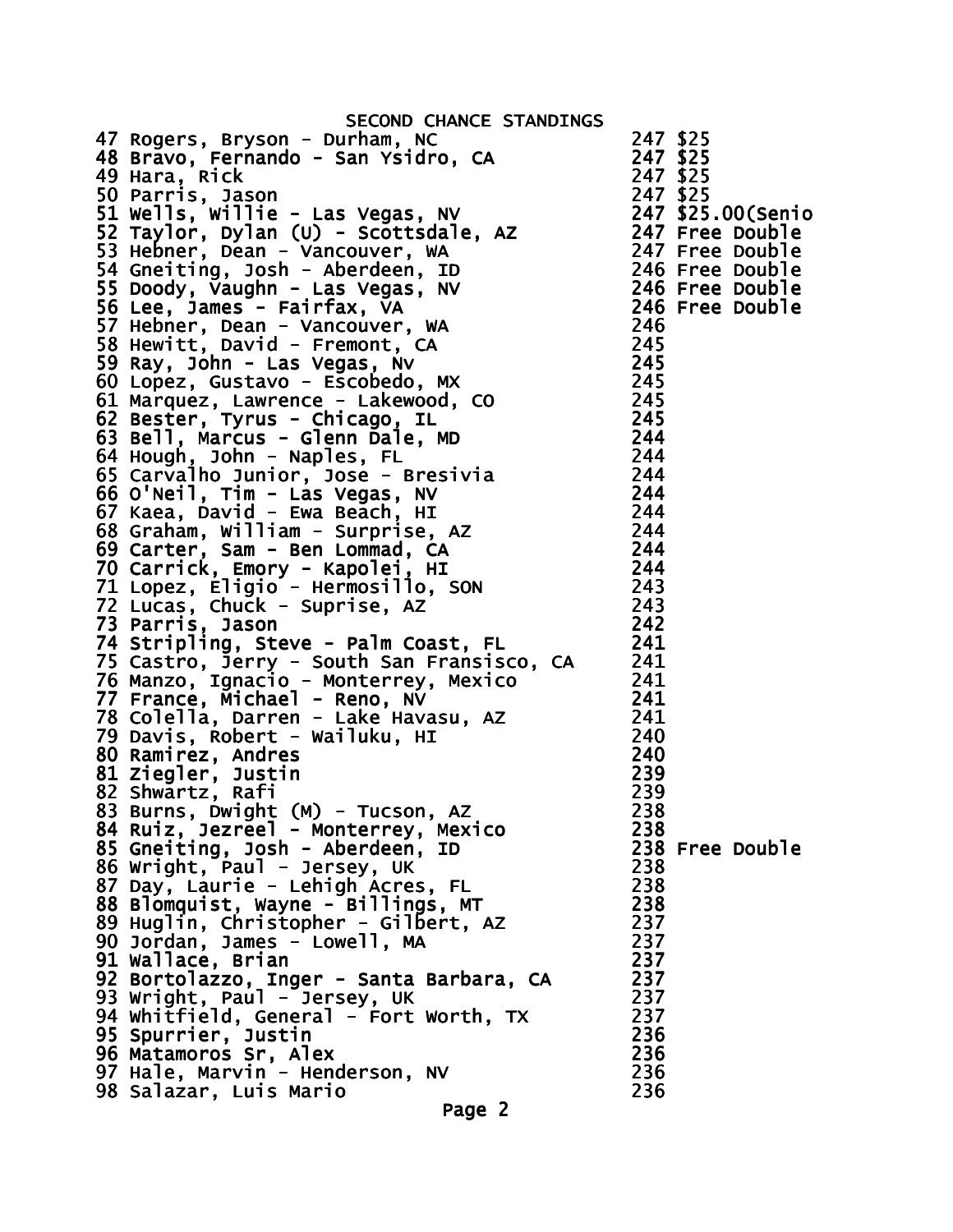| SECOND CHANCE STANDINGS                                                                                                                                                                                                                                                          |     |                 |
|----------------------------------------------------------------------------------------------------------------------------------------------------------------------------------------------------------------------------------------------------------------------------------|-----|-----------------|
| 99 Climer, Matt - Columbus, OH<br>SECOND CHANCE STANDINGS<br>100 Islas, Juan<br>100 Islas, Juan<br>101 Navarro, Pascual<br>102 Rogers, Bryson - Durham, NC<br>103 McHugh, Mike - Southlake, TX<br>103 McHugh, Mike - Southlake, TX<br>103 McHugh, Mike - Southlake, TX<br>105 Ga |     |                 |
|                                                                                                                                                                                                                                                                                  |     |                 |
|                                                                                                                                                                                                                                                                                  |     |                 |
|                                                                                                                                                                                                                                                                                  |     |                 |
|                                                                                                                                                                                                                                                                                  |     |                 |
|                                                                                                                                                                                                                                                                                  |     |                 |
|                                                                                                                                                                                                                                                                                  |     |                 |
|                                                                                                                                                                                                                                                                                  |     |                 |
|                                                                                                                                                                                                                                                                                  |     |                 |
|                                                                                                                                                                                                                                                                                  |     |                 |
|                                                                                                                                                                                                                                                                                  |     |                 |
|                                                                                                                                                                                                                                                                                  |     |                 |
|                                                                                                                                                                                                                                                                                  |     |                 |
|                                                                                                                                                                                                                                                                                  |     |                 |
|                                                                                                                                                                                                                                                                                  |     |                 |
|                                                                                                                                                                                                                                                                                  |     |                 |
|                                                                                                                                                                                                                                                                                  |     |                 |
|                                                                                                                                                                                                                                                                                  |     |                 |
|                                                                                                                                                                                                                                                                                  |     |                 |
|                                                                                                                                                                                                                                                                                  |     |                 |
|                                                                                                                                                                                                                                                                                  |     |                 |
|                                                                                                                                                                                                                                                                                  |     |                 |
|                                                                                                                                                                                                                                                                                  |     |                 |
|                                                                                                                                                                                                                                                                                  |     |                 |
| 234<br>120 Gannon, William - Las Vegas, NV<br>121 Hill, Jonathan - Phoenix, AZ<br>122 Albert, Mike - LITTLE RIVER, SC<br>123 Patterson, Robbie - Maricopa, AZ<br>124 DeFilippo, Frank (S) - Las Vegas, NV<br>125 McKay, Ted - Mesa, AZ<br>12                                     |     |                 |
|                                                                                                                                                                                                                                                                                  |     |                 |
|                                                                                                                                                                                                                                                                                  |     |                 |
| 125 McKay, Ted - Mesa, Az<br>125 McKay, Ted - Mesa, Az<br>126 Mendoza, Isaac<br>127 Vernon, Mitch - Seattle, WA<br>128 Taylor, Steve - Belvidere, IL<br>129 Reyes, Jesus - Monterrey, Mexico<br>130 Pretlove, Billy - Phoenix, AZ<br>131 Mim                                     |     |                 |
|                                                                                                                                                                                                                                                                                  |     |                 |
|                                                                                                                                                                                                                                                                                  |     |                 |
|                                                                                                                                                                                                                                                                                  |     |                 |
|                                                                                                                                                                                                                                                                                  |     |                 |
|                                                                                                                                                                                                                                                                                  |     |                 |
|                                                                                                                                                                                                                                                                                  |     |                 |
|                                                                                                                                                                                                                                                                                  |     |                 |
|                                                                                                                                                                                                                                                                                  |     |                 |
| 134 Samperio, Fransisco                                                                                                                                                                                                                                                          | 232 |                 |
| 135 Lambert, Kevin - Naples, FL                                                                                                                                                                                                                                                  | 232 |                 |
| 136 Hansen, Jim - Anchorage, AK                                                                                                                                                                                                                                                  | 232 |                 |
| 137 Rossel, Francisco - Monterrey, Mexico                                                                                                                                                                                                                                        | 232 |                 |
| 138 Lacno, Wayne - Las Vegas, NV                                                                                                                                                                                                                                                 | 231 |                 |
| 139 Salmon, Randolph - McLeansville, NC                                                                                                                                                                                                                                          | 231 |                 |
| 140 Horton, Roxanna - Napa, CA                                                                                                                                                                                                                                                   | 231 |                 |
| 141 Klerk, Chris - Chandler, AZ                                                                                                                                                                                                                                                  | 231 |                 |
|                                                                                                                                                                                                                                                                                  | 231 |                 |
| 142 Horton, Roxanna - Napa, CA                                                                                                                                                                                                                                                   |     |                 |
| 143 King, Willie - Soquel, CA                                                                                                                                                                                                                                                    | 231 |                 |
| 144 Hansen, Jim - Anchorage, AK                                                                                                                                                                                                                                                  | 231 |                 |
| 145 Gregory, Kendrick - Lakeland, Fl                                                                                                                                                                                                                                             | 231 |                 |
| 146 Taino, Jeffrey                                                                                                                                                                                                                                                               | 230 |                 |
| 147 Weaver-Purdy, Elaine - Las Vegas, NV                                                                                                                                                                                                                                         | 230 |                 |
| 148 France, Michael - Reno, NV                                                                                                                                                                                                                                                   | 230 |                 |
| 149 Wolfe, Greg (M) - Benton City, WA                                                                                                                                                                                                                                            |     | 230 Free Double |
| 150 Johnson, Randy - Cambridge, WI                                                                                                                                                                                                                                               | 230 |                 |
| Page 3                                                                                                                                                                                                                                                                           |     |                 |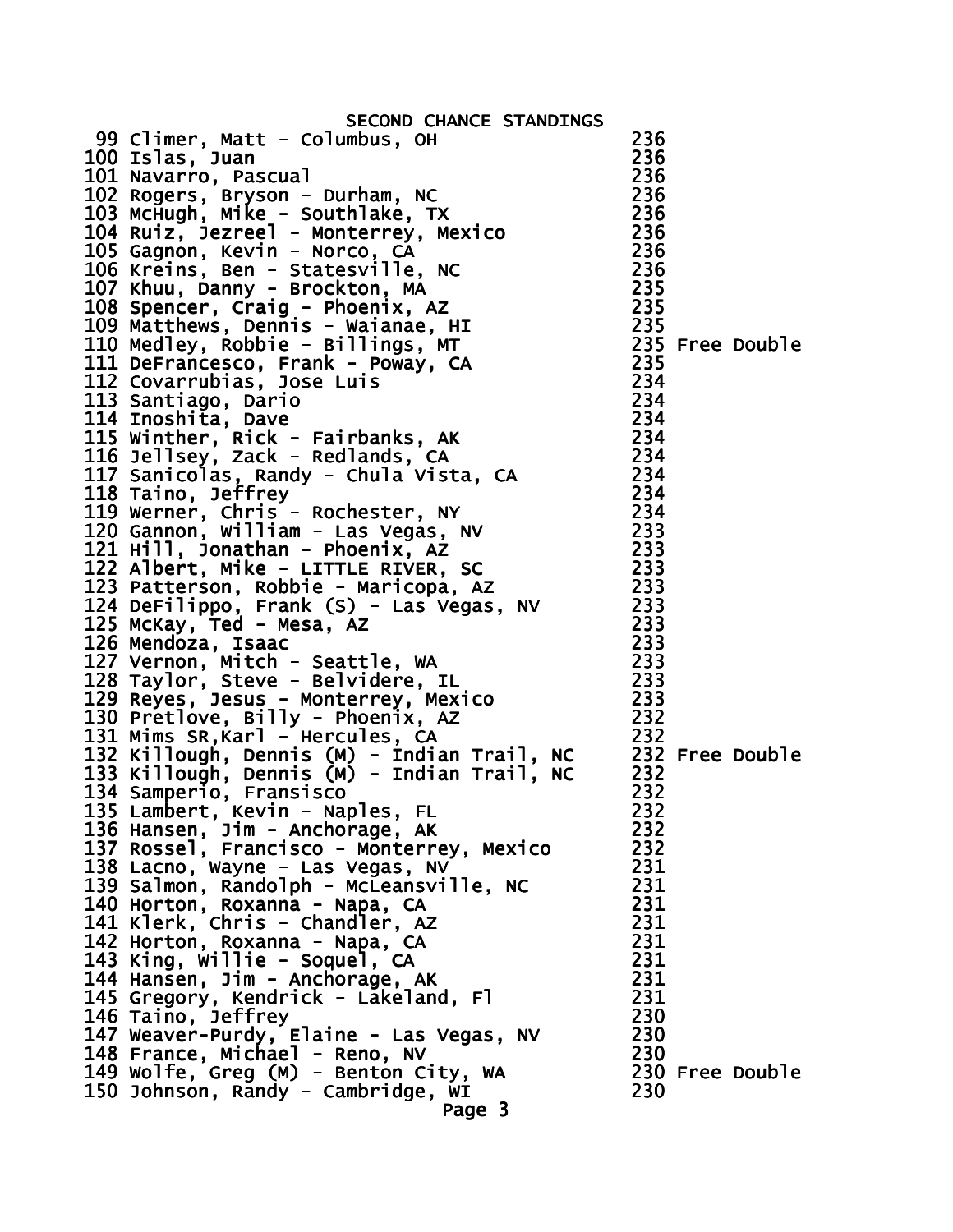SECOND CHANCE STANDINGS 151 Hooten, William - Albuquerque, NM 230 152 Cantu, Sebastian - Monterrey, Mexico 230 153 Tamez, Iliana 154 Spencer, Craig - Phoenix, AZ 229 155 Spencer, Craig - Phoenix, AZ 229 156 Gelling, Nathan - Butte, MT 229 157 Snead, Rick - Roseburg, OR 229 158 Eales, Warren - Las Vegas, NV 229 159 Thompson, Tim - Scotts Valley, CA 229 160 Gneiting, Jay 229 161 Lopez, Oscar - Monterrey, Mexico 229 162 Lund, Randy - Murray, UT 163 Miller, Larry - Hereford, AZ 228 164 Valanzano, Michael - Aberdeen, NJ 228 165 Stancil, Robert - Greenville, SC 228 166 Gregory, Kendrick - Lakeland, Fl 228 167 Escobedo, Manuel - Hermosillo 227 168 Mallins, Pete 227 169 Solis, Joel 227 170 Serwetnyk, Russel - Mississauga, Ont 227 171 Nakunz, Mike 227 172 Brock, Clay - Gadsden, AL 227 173 Carbery, Stephen - Woodbridge 227 174 Huglin, Christopher - Gilbert, AZ 226 175 Wobbema, Gregory - Lakewood, CO 226 176 Stripling, Steve - Palm Coast, FL 226 177 Nedry, William - Chandler, AZ 226 178 Adler, Bud - Gold Canyon, AZ 226 179 Maldonado, Servando - Monterrey, Mexico 226 180 Opp, Jeremy 225 181 Holland, Jared - Providence, UT 225 182 Manzella, Johnny (M) - McCalla, AL 225 Free Triple 183 Solis, Mario 225 184 Sepulveda, Jaime 185 Pascua, Tony - Sacramento, CA 225 186 Willett, Chip - San Diego, CA 225 187 Weber, Brady - Perry, NY 225 188 Adler, Bud - Gold Canyon, AZ 225 189 Johnson, Michael - Washington, DC 225 190 Huglin, Zachary - Gilbert, AZ 224 191 Soto, Steve - Port Orchard, WA 224 192 Rogers, Bryson - Durham, NC 224 193 Garcia, Felix - parker, CO 224 194 Hop, Moises 224 195 Day, Kevin - Lehigh Acres, FL 224 196 Gannon, William - Las Vegas, NV 224 197 Bertolina, John (S) - Henderson, NV 224 198 Serwetnyk, Russel - Mississauga, Ont 224 199 Islas, Juan 224 200 Chavez, Gil - Albuquerque, NM 224 201 Nishikawa, Everett - Corona, CA 224 202 Lofthouse, Ray - Bradenton, FL 224 Page 4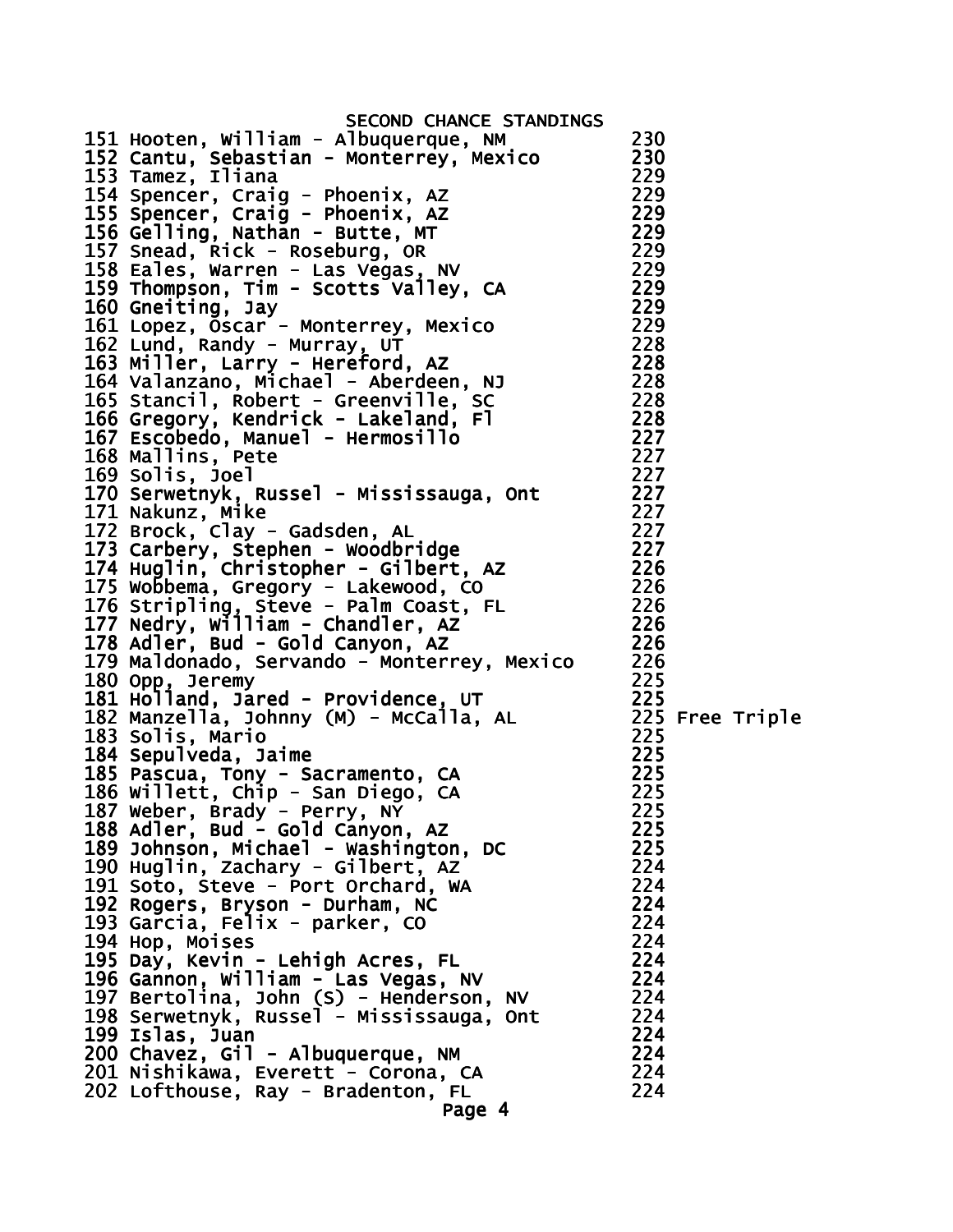| SECOND CHANCE STANDINGS                                                                                                                                                                                                                                      |     |                 |
|--------------------------------------------------------------------------------------------------------------------------------------------------------------------------------------------------------------------------------------------------------------|-----|-----------------|
| 203 Fernandez, Rigoberto - Monterrey, Mexico<br>203 Fernangez, Rigoson Co<br>204 Castro, Nona<br>205 Moua, Mark - Merced, CA<br>206 Nadeau, Chase<br>207 Kaea, David - Ewa Beach, HI<br>208 Harris, Arthur - Chicago, IL<br>208 Harris, Arthur - Chicago, IL | 224 |                 |
|                                                                                                                                                                                                                                                              | 223 |                 |
|                                                                                                                                                                                                                                                              | 223 |                 |
|                                                                                                                                                                                                                                                              | 223 |                 |
|                                                                                                                                                                                                                                                              | 223 |                 |
|                                                                                                                                                                                                                                                              | 223 |                 |
|                                                                                                                                                                                                                                                              | 223 |                 |
| 210 Wallace, Brian                                                                                                                                                                                                                                           | 223 |                 |
|                                                                                                                                                                                                                                                              |     |                 |
| 211 Saldana, Robert - Monterrey, Mexico 223                                                                                                                                                                                                                  |     |                 |
|                                                                                                                                                                                                                                                              |     |                 |
|                                                                                                                                                                                                                                                              |     |                 |
|                                                                                                                                                                                                                                                              |     |                 |
|                                                                                                                                                                                                                                                              |     |                 |
|                                                                                                                                                                                                                                                              |     |                 |
|                                                                                                                                                                                                                                                              |     |                 |
|                                                                                                                                                                                                                                                              |     |                 |
|                                                                                                                                                                                                                                                              |     |                 |
|                                                                                                                                                                                                                                                              |     |                 |
|                                                                                                                                                                                                                                                              |     |                 |
|                                                                                                                                                                                                                                                              |     |                 |
|                                                                                                                                                                                                                                                              |     |                 |
|                                                                                                                                                                                                                                                              |     |                 |
|                                                                                                                                                                                                                                                              |     |                 |
|                                                                                                                                                                                                                                                              |     |                 |
|                                                                                                                                                                                                                                                              |     |                 |
| 210 Wallace, Brian<br>211 Saldana, Robert - Monterrey, Mexico<br>2212 Khuu, Danny - Brockton, MA<br>211 Saldana, Robert - Montersone, CO<br>213 Rodriguez, Howard - Tucson, AZ<br>214 Strause, Howard - Tucson, AZ<br>216 Covarrubias, Jose Luis             |     |                 |
|                                                                                                                                                                                                                                                              |     |                 |
|                                                                                                                                                                                                                                                              |     |                 |
|                                                                                                                                                                                                                                                              |     |                 |
|                                                                                                                                                                                                                                                              |     |                 |
|                                                                                                                                                                                                                                                              |     |                 |
|                                                                                                                                                                                                                                                              | 220 |                 |
|                                                                                                                                                                                                                                                              | 220 |                 |
|                                                                                                                                                                                                                                                              | 220 |                 |
|                                                                                                                                                                                                                                                              | 220 |                 |
|                                                                                                                                                                                                                                                              | 220 |                 |
|                                                                                                                                                                                                                                                              | 220 |                 |
|                                                                                                                                                                                                                                                              | 220 |                 |
| 234 Parris, Jason<br>235 Garza, Javier - Monterrey, Mexico<br>236 Satterlee, Jason - Maricopa, AZ<br>237 Jones, Matt - Tolleson, AZ<br>238 Rohrer, Terry<br>239 Rice, Douglas - Frisco, TX<br>240 Hess, Tony - Vancouver, WA<br>241 Gneiting, Jacob          | 220 |                 |
| 242 Rivera, Juan - Monterrey, Mexico                                                                                                                                                                                                                         | 220 |                 |
| 243 Goulding, Shaun - Sandy, WA                                                                                                                                                                                                                              | 219 |                 |
|                                                                                                                                                                                                                                                              | 219 |                 |
| 244 Mundy, Josh - Aptos, CA<br>245 Jones, John - Avondale, AZ                                                                                                                                                                                                | 219 |                 |
|                                                                                                                                                                                                                                                              |     | 219 Free Triple |
| 246 Taylor, Dylan (U) - Scottsdale, AZ<br>247 Harper, Tony - Roosevelt, UT                                                                                                                                                                                   | 219 |                 |
|                                                                                                                                                                                                                                                              | 219 |                 |
| 248 Knowland, Sarah - Las Vegas, NV<br>249 Johnson, Michael - Washington, DC                                                                                                                                                                                 | 219 |                 |
|                                                                                                                                                                                                                                                              | 219 |                 |
| 250 Gonzalez, Gerardo - Monterrey, Mexico                                                                                                                                                                                                                    | 218 |                 |
| 251 Langford, Billy - Lone Grove, OK<br>252 Varney, Russell - Las Vegas, NV                                                                                                                                                                                  |     |                 |
|                                                                                                                                                                                                                                                              | 218 |                 |
| 253 Guzman, Omar                                                                                                                                                                                                                                             | 218 |                 |
| 254 Albert, Mike - LITTLE RIVER, SC                                                                                                                                                                                                                          | 218 |                 |
| Page 5                                                                                                                                                                                                                                                       |     |                 |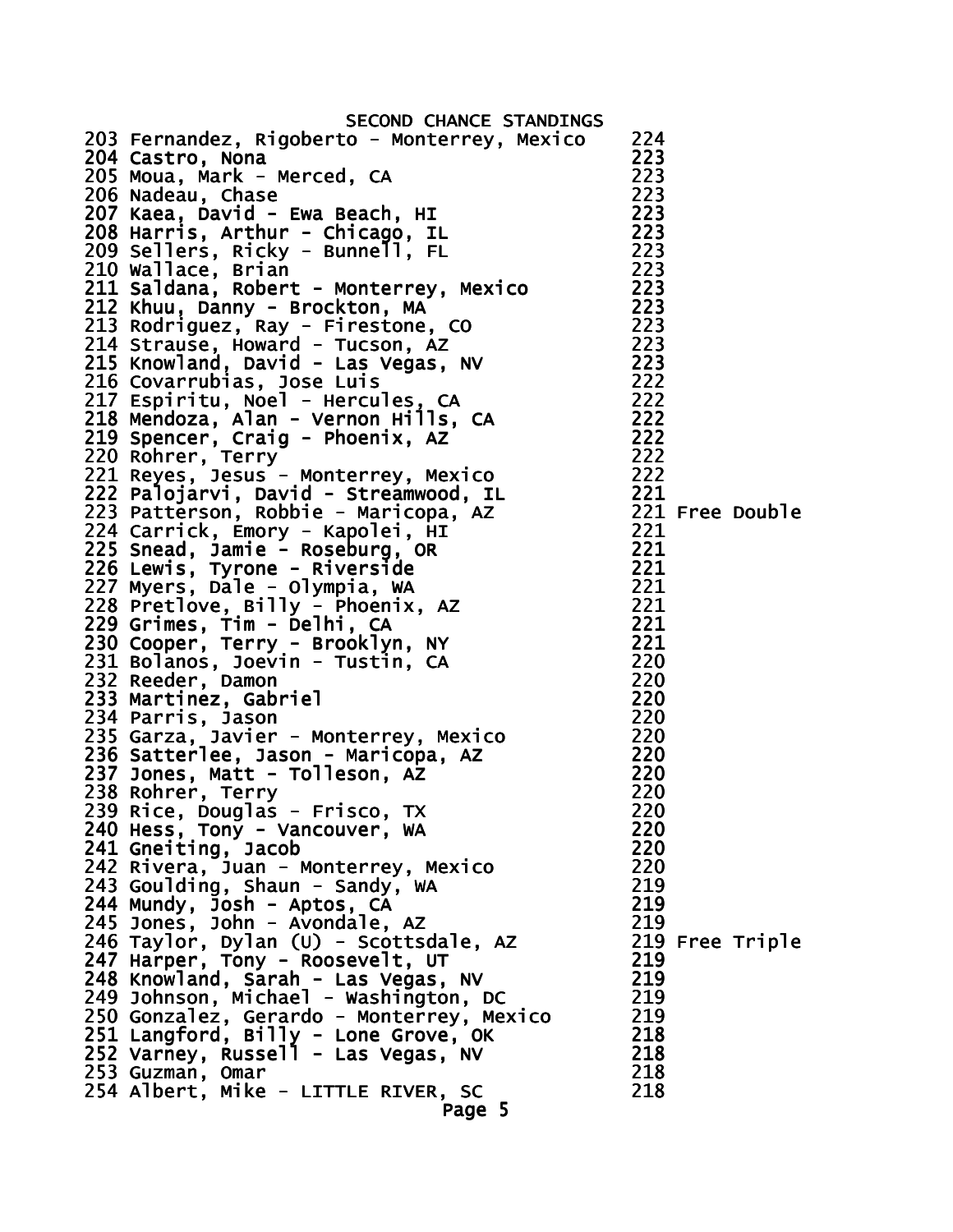| SECOND CHANCE STANDINGS                                                                                               |     |
|-----------------------------------------------------------------------------------------------------------------------|-----|
| 255 Ramirez, Roberto                                                                                                  | 218 |
| 256 Figueroa, Eduardo - Mexico City, MX                                                                               | 218 |
| 257 Colley, Joe - El Cajon, CA                                                                                        | 218 |
| 258 Woodward, Tony (M) - helena, MT                                                                                   | 218 |
| 259 Nejatbakhsh, Mostafa - Pickering, Ontario                                                                         | 218 |
|                                                                                                                       | 218 |
| 260 Hansen, Jim - Anchorage, AK                                                                                       | 218 |
| 261 Boone, Steven - Baltimore, MD                                                                                     |     |
| 262 Hunter, John - Glen Burnie, MD                                                                                    | 217 |
| 263 Boone, Luis - Mission Hills, CA                                                                                   | 217 |
| 264 Gneiting, Jay                                                                                                     | 217 |
| 265 Hara, Rick                                                                                                        | 217 |
| 266 Spencer, Ben - Mesa, Az                                                                                           | 217 |
| 267 Blomquist, Wayne - Billings, MT                                                                                   | 217 |
| 268 Belcher, Richard - Naples, FL                                                                                     | 216 |
| 269 Fernandez, Den - Kearns, UT                                                                                       | 216 |
| 270 Wimer, Darwin (S) - Mequite, NV                                                                                   | 216 |
| 271 Rogers, Brian - Durham, NC                                                                                        | 216 |
| 272 Conn, Tim - Sunnyvale, CA                                                                                         | 216 |
|                                                                                                                       | 216 |
| 273 August, Dennis - Mililani, HI<br>274 August, Dennis - Mililani, HI                                                | 216 |
| 275 Klerk, Chris - Chandler, AZ                                                                                       | 216 |
| 276 Laguardia, Dominador                                                                                              | 215 |
|                                                                                                                       |     |
| 277 Martinez, Nicolas                                                                                                 | 215 |
| 278 Chalifoux, David - Saugas, MA                                                                                     | 215 |
| 279 Cardenas, Anibal                                                                                                  | 215 |
| 280 Winther, Rick - Fairbanks, AK                                                                                     | 215 |
| 281 Turner, Anne - Dublin                                                                                             | 215 |
| 282 Negado, Stefan (U) - Jersey City, NJ                                                                              | 215 |
| 283 Heck, wendall - BayField, CO                                                                                      | 215 |
| 284 Dekker, Steve (S) - Tucson, AZ                                                                                    | 215 |
| 285 Neal, Melinda                                                                                                     | 214 |
| 286 Soto, Steve - Port Orchard, WA                                                                                    | 214 |
|                                                                                                                       | 214 |
| 287 Toenyes, Jerry - Rancho Murieta<br>288 Mertz, Derryck - Los Altos Hills, CA<br>289 Reeder, Renard - Baltimore, MD | 214 |
|                                                                                                                       | 214 |
| 290 Avendano, Jesus                                                                                                   | 214 |
| 291 Price, Charles (M) - Phoenix, AZ                                                                                  | 214 |
| 292 Mosness, Marcus - Helena, MT                                                                                      | 214 |
| 293 Lopez, Lance - Sacramento, CA                                                                                     | 214 |
|                                                                                                                       | 214 |
| 294 Pena, Lawrence - West Covina, CA                                                                                  |     |
| 295 Gonzalez, Angel                                                                                                   | 214 |
| 296 Gonzalez, Angel                                                                                                   | 214 |
| 297 Matten, Gary - Westminister, CO<br>298 Kennett, Kevin - Orange City, FL<br>299 Cordova, Dale - Pueblo, CO         | 214 |
|                                                                                                                       | 214 |
|                                                                                                                       | 214 |
| 300 Case, Ron - Oakley, CA                                                                                            | 214 |
| 301 Stricker, Matt - Billings, MT<br>302 Carrick, Emory - Kapolei, HI<br>303 Tajiri, Joshua - Anaheim, CA             | 214 |
|                                                                                                                       | 214 |
|                                                                                                                       | 213 |
|                                                                                                                       | 213 |
| 304 Camacho Betancourt, Andres - Aimenia, COL<br>305 Johnson, Danielle - Baltimore, MD                                | 213 |
| 306 Uribe, Antonio                                                                                                    | 213 |
| Page 6                                                                                                                |     |
|                                                                                                                       |     |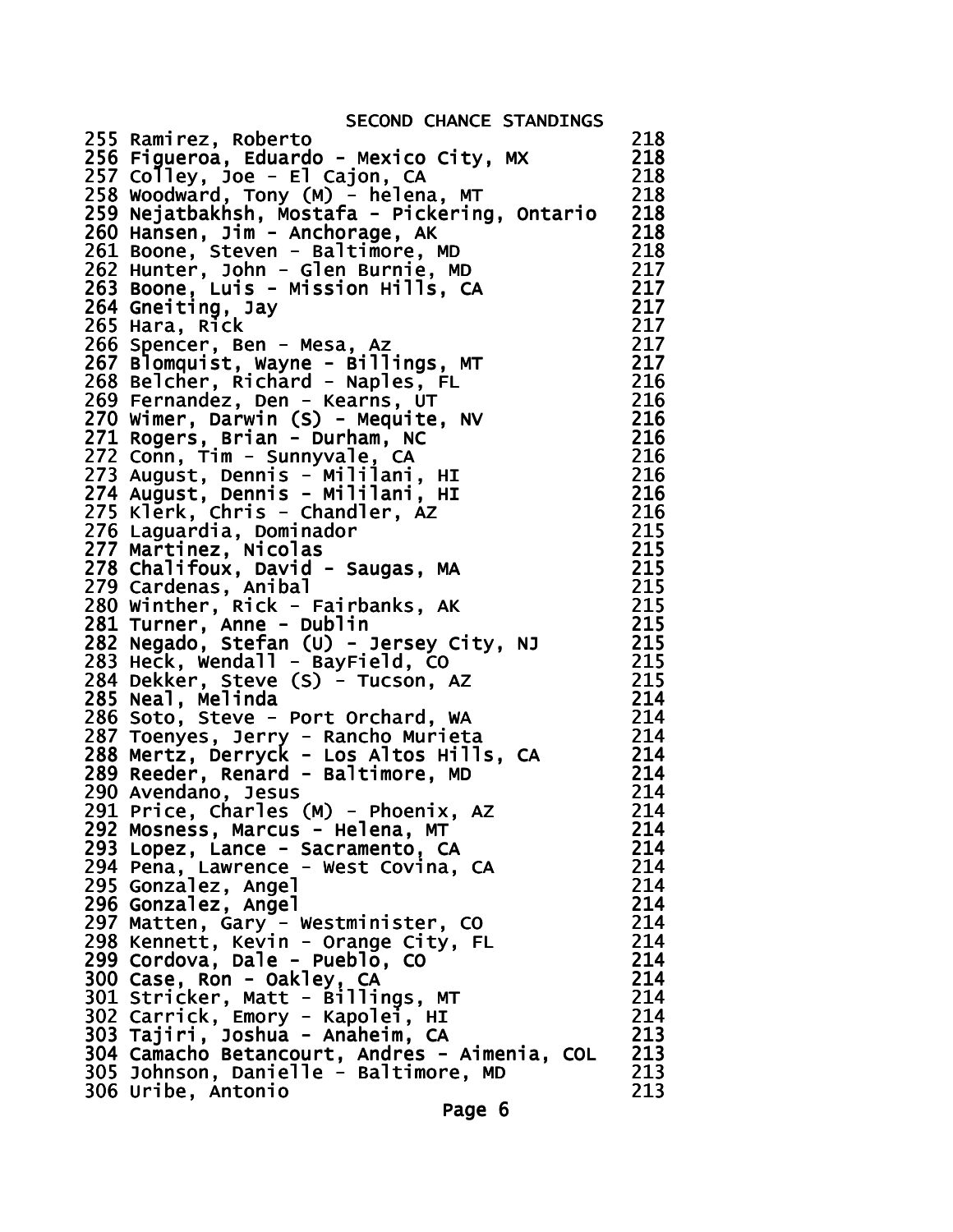SECOND CHANCE STANDINGS 307 Fournier, David - Oakley, CA 213 308 Ferber, Andy - Ingolstadt 213 309 Martinez, Fabricio - Guadalupe, Nicaragua 213<br>310 Martinez, Fabricio - Guadalupe, Nicaragua 213 310 Martinez, Fabricio - Guadalupe, Nicaragua 311 Nelson, Chad - Baltimore, MD 213 312 Carroll, John (S) - Stockton, CA 213 313 Matthews, Dennis - Waianae, HI 213 314 Vieira, Marcio - Rio De Janeiro, BZ 213 315 Turner, Graham - Dublin 213 316 Marema, Wes (M) - Scottsdale, AZ 213 317 Cuesta, Luis 213 318 Robinson, Edmund - Oakland, CA 213 319 Kreins, Ben - Statesville, NC 213 320 Strause, Howard - Tucson, AZ 213 321 Marner, Trent - Kokomo, IN 213 322 Cowell, Mike - Kokomo, IN 213 323 Boone, Veronica - Mission HIlls, CA 212 324 Fernandez, Den - Kearns, UT 212 325 Sagers, Michael (M) - West Bountiful, UT 212 326 Nakano, Cory - Mission Hills, CA 212 327 Hillen, Mike (U) - Grand Junction, CO 212 328 Quitangon, Donato 212 329 Gonzales, Ron - Tucson, AZ 212 330 Spencer, Ben - Mesa, Az 212 331 Blue, Brandon - District Heights, MD 212  $332$  Weston, Clay - Corning, CA  $212$ 333 Casasola, Benjamin 212 334 Franklin, Tony - Frisco, TX 335 Cowell, Mike - Kokomo, IN 212 336 Cottom, Brad - Dillon, MT 211 337 Figueroa, Eduardo - Mexico City, MX 211 338 Himes, Jeff (M) - Concord, NC 211 339 Ramirez, Andres 211 340 Reyes, Jesus - Monterrey, Mexico 211 341 Rubio, Emilio 211 342 Lewis, Robert (M) - Denver, CO 211 343 Grimes, Tim - Delhi, CA 211 344 Gay, Paul - Jersey, UK 211 345 Cooper, Terry - Brooklyn, NY 211 346 Crenshaw, Joey - Millersville, MD 210 347 Velasco, Rodolfo 210 348 Loredo, Gerardo 210 349 Reeder, Renard - Baltimore, MD 210 350 Serwetnyk, Russel - Mississauga, Ont 210 351 Spencer, Ben - Mesa, Az 210 352 Matthews, Dennis - Waianae, HI 210 353 Davis, Jared - Wailuku, HI 210 354 Kochis, Brian - Highlands Ranch, CO 210 355 Dumas, Jeffrey - Chicago, IL 210 356 Rees, Clay - Riverton, UT 209  $357$  Glass, Philip (M) - Phoenix, AZ 358 Palmer, Leslie - Laurel, MD 209 Page 7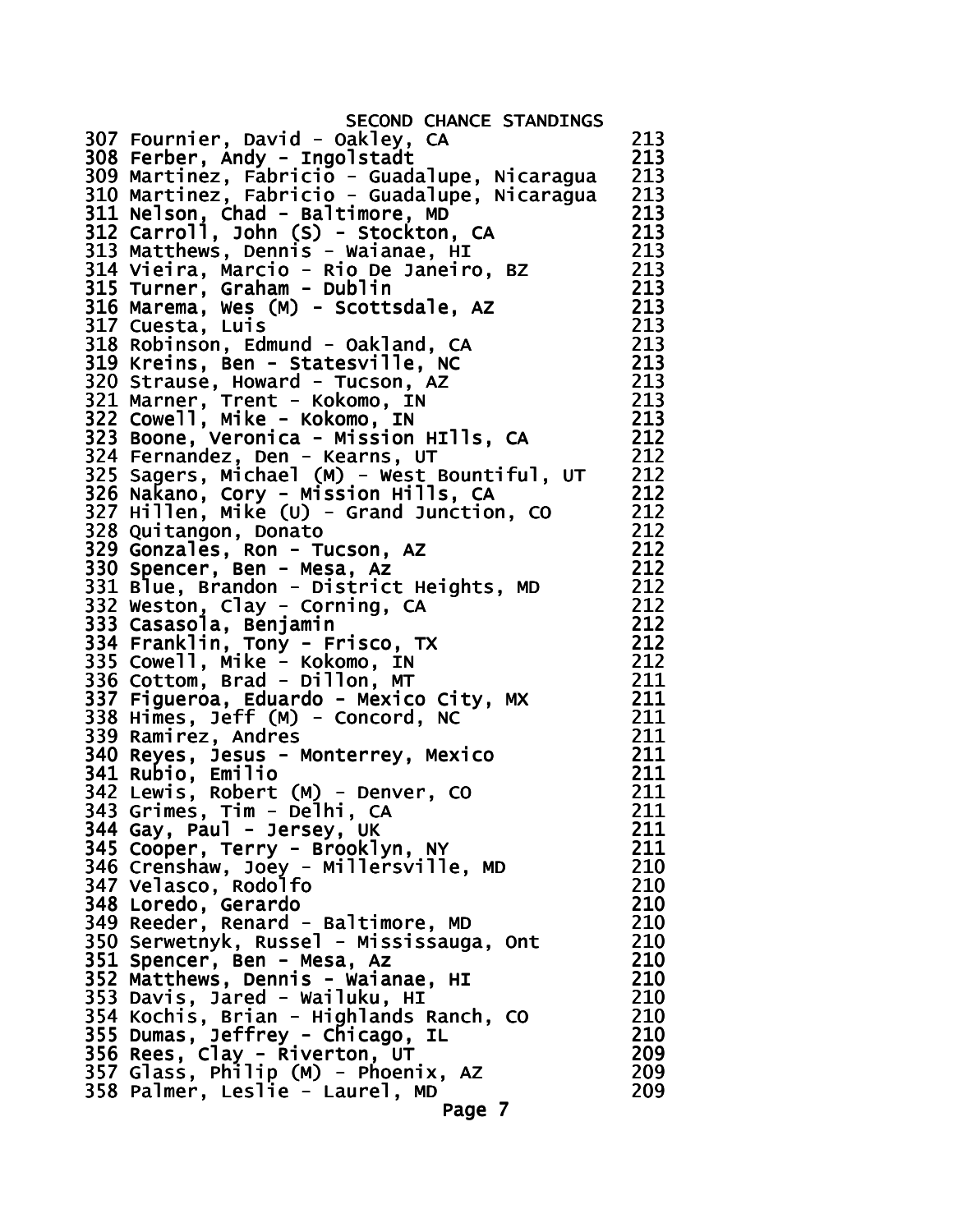SECOND CHANCE STANDINGS 359 Satterlee, Jason - Maricopa, AZ 209 360 Traylor, Eric 209 361 Valanzano, Michael - Aberdeen, NJ 209 362 Wiberg, Chad - Shephard, MT 209 363 Alsgood, Karla - Rio Linda, CA 209 364 Santiago, Dario 208 365 Huglin, Christopher - Gilbert, AZ 208 366 Bernal, Jorge - Hermiosillo, SON 208 367 Huglin, Zachary - Gilbert, AZ 208 368 Santiago, Dario 208 369 Daniels, Quentin - Forestville, MD 208 370 Jiminez, Rosalio 208 371 Himes, Jeff (M) - Concord, NC 208 372 Coleman, Trent - Laurel, MD 208 373 Sellers, Ricky - Bunnell, FL 208 374 Spencer, Ben - Mesa, Az 208 375 Yanez, Carlos - Monterrey, Mexico 208 376 Bell, Marcus - Glenn Dale, MD 208 377 Krafft, James - Anchorage, AK 208 378 Kaea, David - Ewa Beach, HI 208 379 Vong, John - Los Angeles, CA 208 380 Kahalekai, Kanale - Wailuku, HI 208 381 Poulter, Michael - Springboro, OH 207 382 Alba, Ricardo 207 383 Bird, Wade (M) - North Las Vegas, NV 207 384 Dugan, Michael - Summit, IL 207 385 Rivas, Antonio 207 386 Jiminez, Rosalio 207 387 Navarro, Pascual 207 388 Hawkins, Chris - Seat Pleasant, MD 207 389 Alberti, Dena - Rochester, NY 207 390 Jackson, Angela - Hyattsville, MD 207 391 Shellabarger, Max - Layton, UT 207 392 Lewis, Bryant - Garland, TX 207 393 Jones, Matt - Tolleson, AZ 207 394 Magallon, Rodolfo - Monterrey, Mexico 207 395 Mosness, Marcus - Helena, MT 207 396 Day, Kevin - Lehigh Acres, FL 207 397 Bernard, Jay - Tucson, AZ 207 398 Sanicolas, Sam 206 399 Clark, Tyrone - Owing Mills, MD 206 400 Reynolds, Willis - Tempe, AZ 206 401 Tompary, Jonathan 206 402 Stewart, Jack - Phoenix, AZ 206 403 Hawkins, Chris - Seat Pleasant, MD 206 404 Boone, Steven - Baltimore, MD 206 405 Trevino, Cesar 206 406 McHugh, Mike - Southlake, TX 206 407 Medley, Robbie - Billings, MT 206 408 Cathcart, Kristin - Mooresville, NC 206 409 Lofthouse, Ray - Bradenton, FL 206 410 Basurto, Ramsey - Lancaster, CA 205 Page 8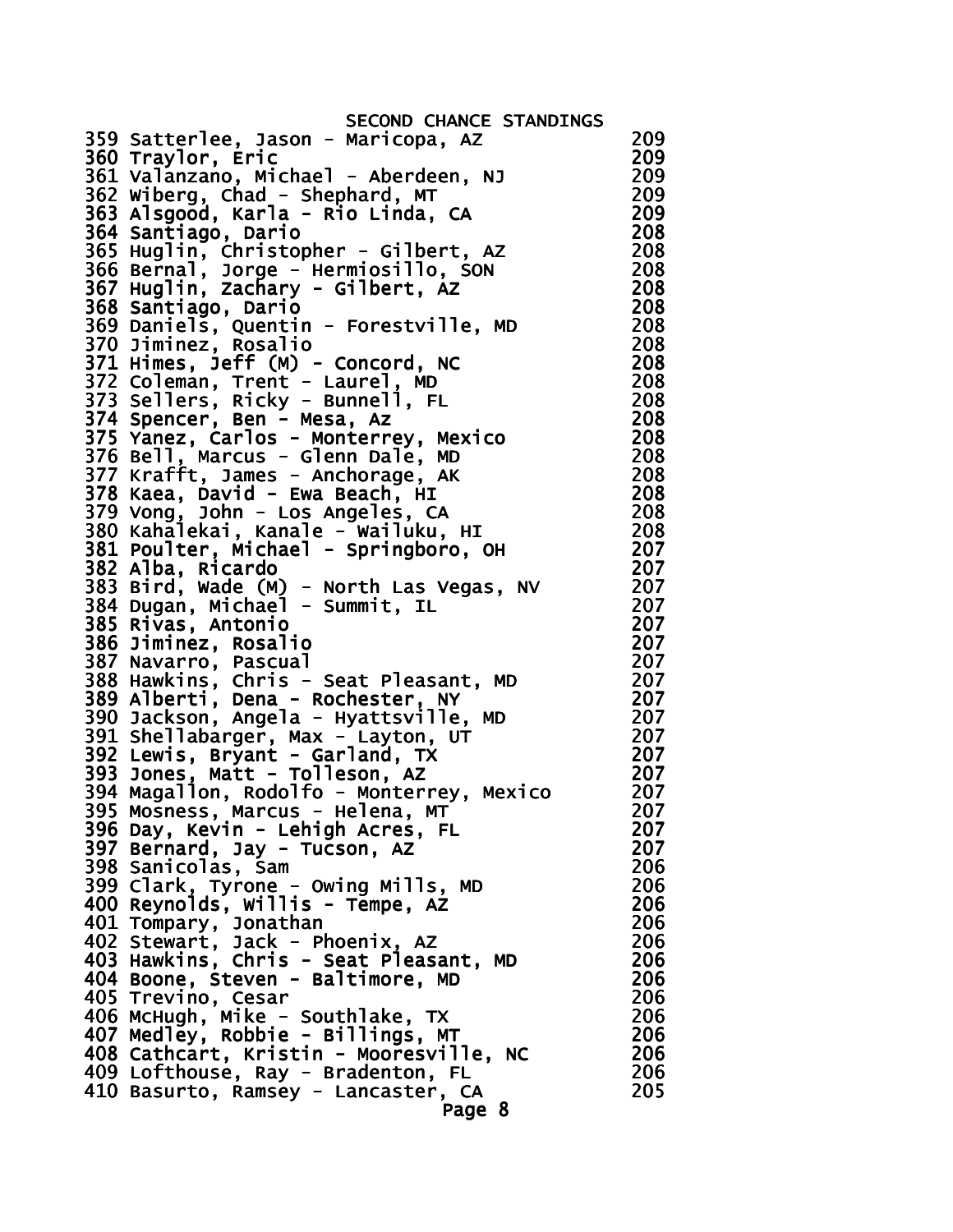| SECOND CHANCE STANDINGS                                                                                                                                                                                                                                                                                                                                                                                                                                        |     |  |
|----------------------------------------------------------------------------------------------------------------------------------------------------------------------------------------------------------------------------------------------------------------------------------------------------------------------------------------------------------------------------------------------------------------------------------------------------------------|-----|--|
| 411 Jastorff, Josh - San Diego, CA<br>412 King, Willie - Soquel, CA                                                                                                                                                                                                                                                                                                                                                                                            | 205 |  |
|                                                                                                                                                                                                                                                                                                                                                                                                                                                                | 205 |  |
|                                                                                                                                                                                                                                                                                                                                                                                                                                                                |     |  |
|                                                                                                                                                                                                                                                                                                                                                                                                                                                                |     |  |
| 413 Avendano, Jesus<br>414 Besana, Edison - Scarborough (114 Alesana, Edison - Scarborough (115 Alba. Ricardo)<br>415 Alba, Ricardo                                                                                                                                                                                                                                                                                                                            |     |  |
|                                                                                                                                                                                                                                                                                                                                                                                                                                                                |     |  |
|                                                                                                                                                                                                                                                                                                                                                                                                                                                                |     |  |
|                                                                                                                                                                                                                                                                                                                                                                                                                                                                |     |  |
|                                                                                                                                                                                                                                                                                                                                                                                                                                                                |     |  |
|                                                                                                                                                                                                                                                                                                                                                                                                                                                                |     |  |
|                                                                                                                                                                                                                                                                                                                                                                                                                                                                |     |  |
|                                                                                                                                                                                                                                                                                                                                                                                                                                                                |     |  |
|                                                                                                                                                                                                                                                                                                                                                                                                                                                                |     |  |
|                                                                                                                                                                                                                                                                                                                                                                                                                                                                |     |  |
|                                                                                                                                                                                                                                                                                                                                                                                                                                                                |     |  |
|                                                                                                                                                                                                                                                                                                                                                                                                                                                                |     |  |
|                                                                                                                                                                                                                                                                                                                                                                                                                                                                |     |  |
|                                                                                                                                                                                                                                                                                                                                                                                                                                                                |     |  |
|                                                                                                                                                                                                                                                                                                                                                                                                                                                                |     |  |
| 415 Alba, Ricardo<br>416 Williams, Julius - Spokane Valley, WA<br>417 Rogers, Bryson - Durham, NC<br>412 Karch, Michael - Edgewood, WA<br>418 Karch, Michael - Edgewood, WA<br>420 Cruz, Miguel Angel<br>420 Cruz, Miguel Angel<br>421 Turne<br>428 Petrone, Scott - spondals,<br>429 Chew, David<br>430 Turner, Lorijo - Sheridan, WY<br>431 Cordova, Dale - Pueblo, CO 204<br>131 Cordova, Dale - Pueblo, CO 204<br>14 Pohby - Taylois, SC 204<br>204<br>204 |     |  |
|                                                                                                                                                                                                                                                                                                                                                                                                                                                                |     |  |
|                                                                                                                                                                                                                                                                                                                                                                                                                                                                |     |  |
|                                                                                                                                                                                                                                                                                                                                                                                                                                                                |     |  |
|                                                                                                                                                                                                                                                                                                                                                                                                                                                                |     |  |
| 434 Griffanti, Kevin - Lousiville, KY 204                                                                                                                                                                                                                                                                                                                                                                                                                      |     |  |
| 435 Gill, Paul - Pasco, WA                                                                                                                                                                                                                                                                                                                                                                                                                                     | 204 |  |
|                                                                                                                                                                                                                                                                                                                                                                                                                                                                |     |  |
|                                                                                                                                                                                                                                                                                                                                                                                                                                                                |     |  |
|                                                                                                                                                                                                                                                                                                                                                                                                                                                                |     |  |
|                                                                                                                                                                                                                                                                                                                                                                                                                                                                |     |  |
|                                                                                                                                                                                                                                                                                                                                                                                                                                                                |     |  |
|                                                                                                                                                                                                                                                                                                                                                                                                                                                                |     |  |
|                                                                                                                                                                                                                                                                                                                                                                                                                                                                |     |  |
|                                                                                                                                                                                                                                                                                                                                                                                                                                                                |     |  |
|                                                                                                                                                                                                                                                                                                                                                                                                                                                                |     |  |
|                                                                                                                                                                                                                                                                                                                                                                                                                                                                |     |  |
|                                                                                                                                                                                                                                                                                                                                                                                                                                                                |     |  |
|                                                                                                                                                                                                                                                                                                                                                                                                                                                                |     |  |
| 435 Gill, Paul - Pasco, WA<br>436 DeFilippo, Frank (S) - Las Vegas, NV 204<br>437 Day, Kevin - Lehigh Acres, FL 204<br>438 Corbin, Chris (U) - Louisville, KY 204 Free Siniste<br>439 Ashley, Joe - Goodyear, AZ 204<br>440 Cruz, Jan -<br>446 Chalifoux, David - Saugas, MA                                                                                                                                                                                   | 203 |  |
| 447 Rohrer, Terry                                                                                                                                                                                                                                                                                                                                                                                                                                              | 203 |  |
| 448 O'Neil, Tim - Las Vegas, NV                                                                                                                                                                                                                                                                                                                                                                                                                                | 203 |  |
| 449 Hoffman, Larry - Fountain Hills, AZ                                                                                                                                                                                                                                                                                                                                                                                                                        | 203 |  |
| 450 Giguere, Tim - Warwick, RI                                                                                                                                                                                                                                                                                                                                                                                                                                 | 203 |  |
|                                                                                                                                                                                                                                                                                                                                                                                                                                                                | 203 |  |
| 451 Maldonado, Servando - Monterrey, Mexico                                                                                                                                                                                                                                                                                                                                                                                                                    | 202 |  |
| 452 Winther, Rick - Fairbanks, AK                                                                                                                                                                                                                                                                                                                                                                                                                              |     |  |
| 453 Patnode, Lane (U) - Santa Fe, NM                                                                                                                                                                                                                                                                                                                                                                                                                           | 202 |  |
| 454 Santucci, Pete - Scottsdale, AZ                                                                                                                                                                                                                                                                                                                                                                                                                            | 202 |  |
| 455 Manzella, Johnny (M) - McCalla, AL                                                                                                                                                                                                                                                                                                                                                                                                                         | 202 |  |
| 456 Coogler, Timothy - Goodyear, AZ                                                                                                                                                                                                                                                                                                                                                                                                                            | 202 |  |
| 457 Wobbema, Gregory - Lakewood, CO                                                                                                                                                                                                                                                                                                                                                                                                                            | 202 |  |
| 458 Lipan, Joseph - Sheridan, OR                                                                                                                                                                                                                                                                                                                                                                                                                               | 202 |  |
| 459 Loosbrock, Howard (S) - Henderson, NV                                                                                                                                                                                                                                                                                                                                                                                                                      | 202 |  |
| 460 Keller, John - Santa Fe, NM                                                                                                                                                                                                                                                                                                                                                                                                                                | 202 |  |
| 461 Rivera, Juan - Monterrey, Mexico                                                                                                                                                                                                                                                                                                                                                                                                                           | 202 |  |
| 462 Dickson, Jim - Chydebank<br>Page 9                                                                                                                                                                                                                                                                                                                                                                                                                         | 202 |  |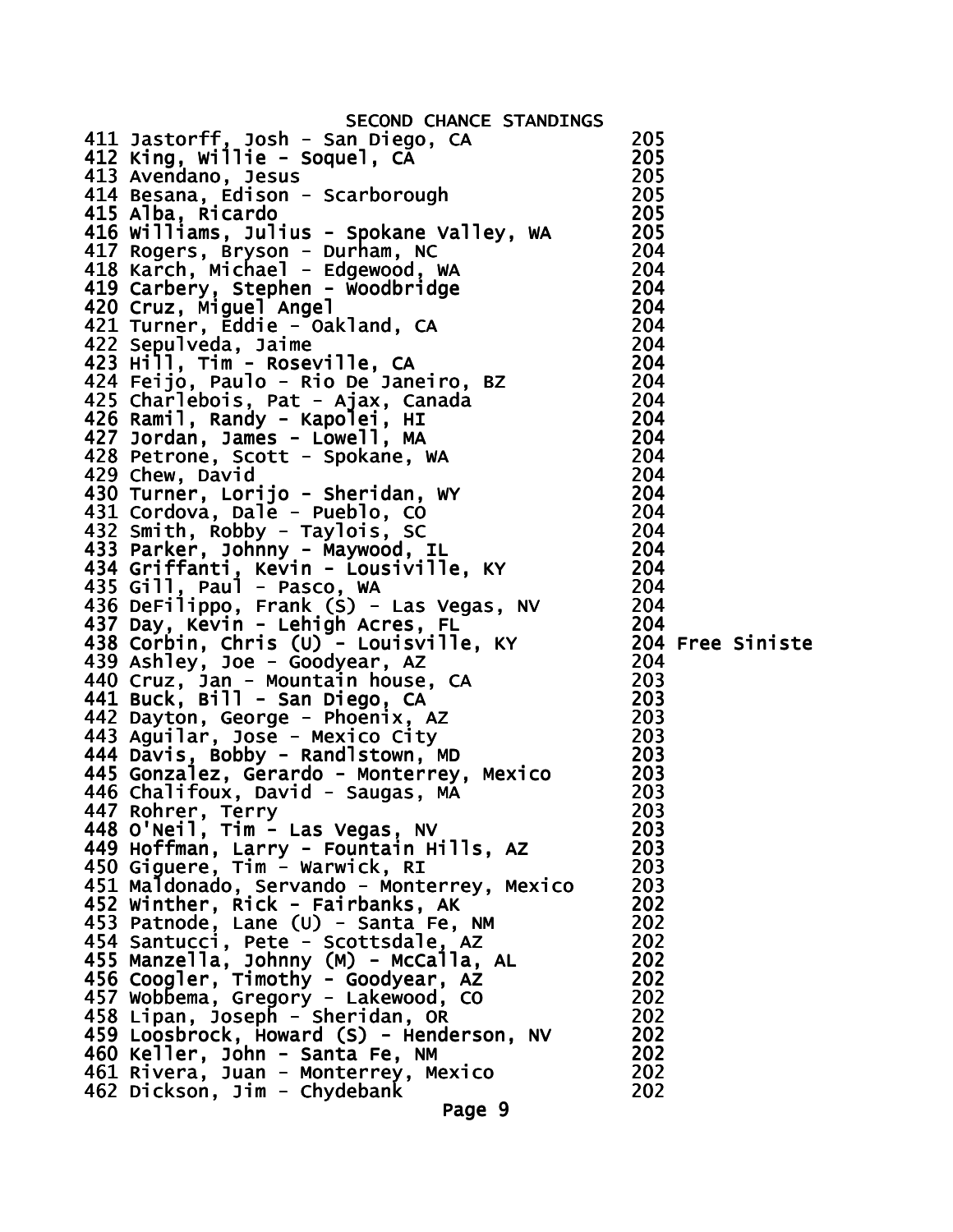SECOND CHANCE STANDINGS 463 Medina, Marcus - Santa Fe, NM 202 464 Jordan, James - Lowell, MA 202 465 Thompson, Tim - Scotts Valley, CA 202 466 DeMatte, Brian - Tucson, AZ 202 467 DeFranco, Vince - Darien, IL 201 468 Davis, Jacob - Las Vegas, NV 201 469 Karch, Michael - Edgewood, WA 201 470 Yerage, Lou - Sangal, SA 201 471 Uribe, Antonio 201 472 Brackett, Jeff - Tolleson, AZ 201 473 Elechiguerra, Seve 201 474 Ratliff, Darrel - Monroe, NC 201 475 Nadeau, Chase 201 476 Wallace, Brian 201 477 Williams, Julius - Spokane Valley, WA 201 478 Daniels, Quentin - Forestville, MD 201 479 Magill, Jay - Ontario,Canada 201 480 Grinfields, Dzintars - San Francisco, CA 201 481 Gneiting, Daniel 201 482 DeFrancesco, Frank - Poway, CA 201 483 Cowell, Mike - Kokomo, IN 201 484 Carter, Sam - Ben Lommad, CA 201 485 Escarcega, Mary Carmen 200 486 Solis, Joel 200 487 Vega, Guadalupe 200 488 Boneta, Mario 200 489 Henderson, Ricky - Baltimore, MD 200 490 Davis, Bobby - Randlstown, MD 200 491 Leong, Terry - Henderson, NV 200 492 Adkins, Daniel - Austin, TX 200 493 Samperio, Fransisco 200 494 Martinez, Michael - Chandler, AZ 200 495 Graham, William - Surprise, AZ 200 496 Duran, Phillip - Sante Fe, NM 200 497 Vong, John - Los Angeles, CA 200 498 Saccone, Terry - Cold Spring, KY 200 499 Maiseroulle, Tim (M) - Buford, GA 200 500 Haney, Bubba - College Station, TX 200 501 Gneiting, Jacob 200 502 Guzman, Omar 199 503 Nelson, Chad - Baltimore, MD 199 504 Spurrier, Justin 199 505 Clark, Tyrone - Owing Mills, MD 199 506 McKay, Ted - Mesa, AZ 199 507 Tadiello, Todd - Oakley, CA 199 508 Cave, Norm (S) - Fortsworth, OH 199 509 Cannady, Kwane (M) 199 510 Burns, Dwight (M) - Tucson, AZ 199 511 Vernon, Mitch - Seattle, WA 512 Klerk, Chris - Chandler, AZ 199 513 Maresca, Tony - Mesa, AZ 199 514 Waldman, Scott - Albuquerque, NM 199 Page 10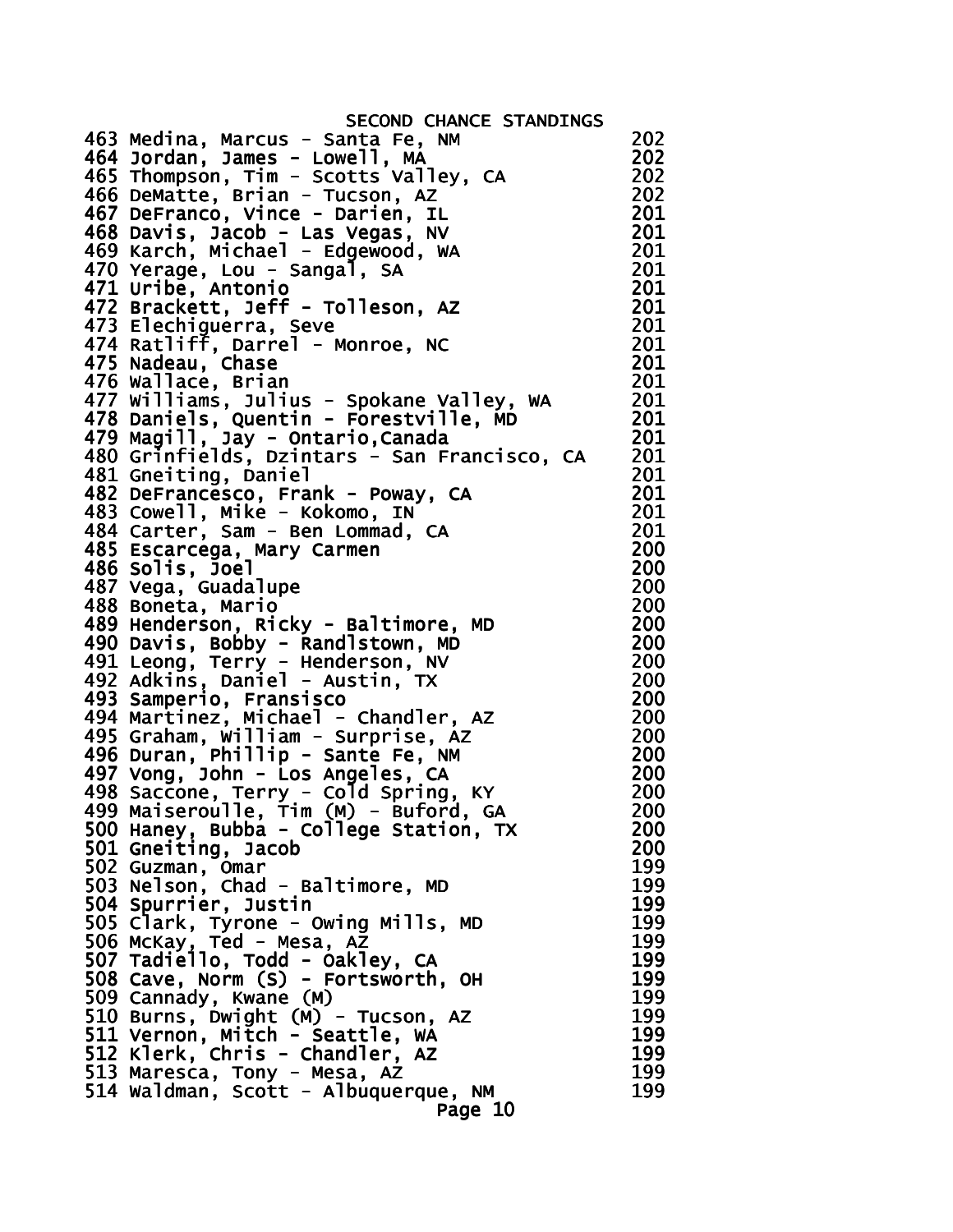| SECOND CHANCE STANDINGS                                                                                                                                     |     |
|-------------------------------------------------------------------------------------------------------------------------------------------------------------|-----|
| 515 Montoya, John - Turlock, CA                                                                                                                             | 199 |
| 516 Maiseroulle, Tim (M) - Buford, GA                                                                                                                       | 199 |
| 517 Gneiting, Jay                                                                                                                                           | 199 |
| 518 Fernandez, Rigoberto - Monterrey, Mexico                                                                                                                | 199 |
| 519 whitfield, General - Fort worth, TX                                                                                                                     | 198 |
| 520 Shaffer, Harry - Butte, MT                                                                                                                              | 198 |
|                                                                                                                                                             | 198 |
| wesuminister, CO<br>523 Kahalekai, Kanale - Wailuku, HI<br>524 Griffanti, Kevin - Lousiville, KY<br>525 Gill, Paul - Pasco, WA<br>526 Gay, Paul - Jersev Pr | 198 |
|                                                                                                                                                             | 198 |
|                                                                                                                                                             | 198 |
|                                                                                                                                                             | 198 |
|                                                                                                                                                             | 198 |
| 527 Gregory, Kendrick - Lakeland, Fl                                                                                                                        | 197 |
| 528 Hale, Marvin - Henderson, NV                                                                                                                            | 197 |
| 529 Hernandez, Carlos                                                                                                                                       | 197 |
| 530 Chaoul, Modi                                                                                                                                            | 197 |
|                                                                                                                                                             | 197 |
| 532 Sampson, Lawrence<br>532 Sanicolas, Randy - Chula Vista, CA<br>533 Snead, Rick - Roseburg, Op                                                           | 197 |
|                                                                                                                                                             | 197 |
| 534 Freeman, Steve - Hermantown, MN                                                                                                                         | 197 |
| 535 Cathcart, Kristin - Mooresville, NC                                                                                                                     | 197 |
| 536 Strause, Howard - Tucson, AZ                                                                                                                            | 197 |
| 537 Krol, David - Nixa, MO                                                                                                                                  | 197 |
| 538 Dekker, Steve (S) - Tucson, AZ                                                                                                                          | 197 |
| 539 Trevino, Cesar                                                                                                                                          | 196 |
|                                                                                                                                                             | 196 |
| 540 Ott, Sebastian - Germany<br>541 Gelling, Nathan - Butte, MT                                                                                             | 196 |
| 542 Wilson, Ari                                                                                                                                             | 196 |
| 543 Withey, Megan - Glendale, AZ                                                                                                                            | 196 |
| 544 Mueller, Chris - Gilbert, AZ                                                                                                                            | 196 |
| 545 Hess, Tony - Vancouver, WA                                                                                                                              | 196 |
| 546 Gneiting, Daniel                                                                                                                                        | 196 |
| 547 Gneiting, Jay                                                                                                                                           | 196 |
| 548 Cooper, Terry - Brooklyn, NY                                                                                                                            | 196 |
| 549 Klein, Robert Sr - Las Vegas, NV                                                                                                                        | 195 |
| 550 Vieira, Marcio - Rio De Janeiro, BZ                                                                                                                     | 195 |
| 551 Robinson, Kiven - Clinton, MD                                                                                                                           | 195 |
| 552 Climer, Matt - Columbus, OH                                                                                                                             | 195 |
| 553 Long, Kevin - Henderson, NV                                                                                                                             | 195 |
|                                                                                                                                                             | 195 |
| 554 Clark, Tyrone - Owing Mills, MD<br>555 Vernon, Mitch - Seattle, WA                                                                                      | 195 |
|                                                                                                                                                             | 195 |
| 556 Lucas, Chuck - Suprise, AZ<br>557 weber, Brady - Perry, NY                                                                                              | 195 |
| 558 Dryburgh, Deborah - Naples, FL                                                                                                                          | 195 |
| 559 Baker, Gerald - San Jacinto, CA                                                                                                                         | 194 |
|                                                                                                                                                             | 194 |
| 560 Knuth, Dick - Boulder City, NV<br>561 Mendoza, Isaac                                                                                                    | 194 |
| 562 Cottom, Brad - Dillon, MT                                                                                                                               | 194 |
| 563 Richardson, Terrence                                                                                                                                    | 194 |
|                                                                                                                                                             | 194 |
| 564 Walker, Ed - Lake Havasu City<br>565 Brackett, Jeff - Tolleson, AZ                                                                                      | 194 |
| 566 Laguardia, Dominador                                                                                                                                    | 194 |
|                                                                                                                                                             |     |
| Page 11                                                                                                                                                     |     |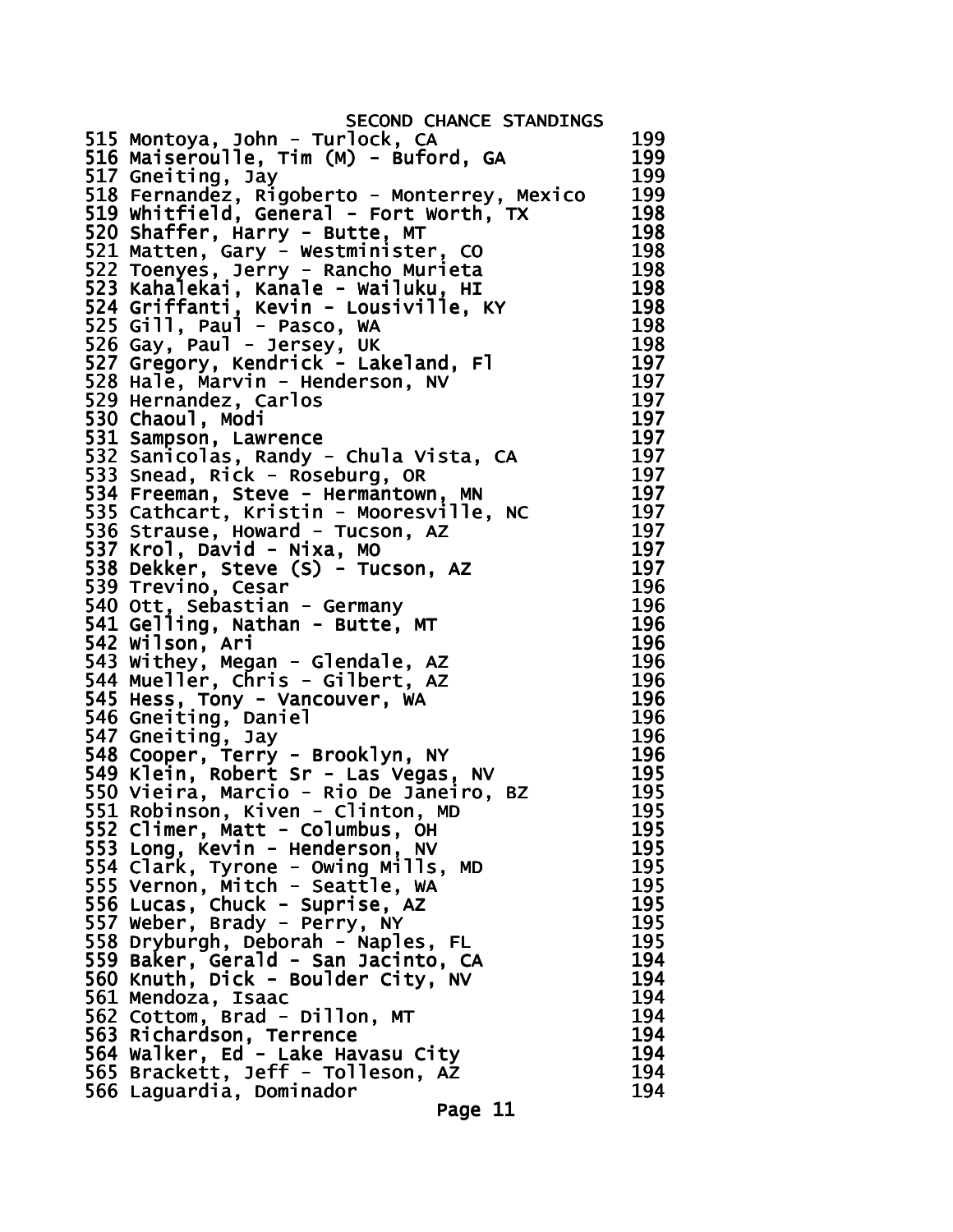SECOND CHANCE STANDINGS

| 567 Felton, Sly<br>568 Hewitt, Travis - Fremont, CA                                                                  | 194 |
|----------------------------------------------------------------------------------------------------------------------|-----|
|                                                                                                                      | 194 |
| 569 Traylor, Eric<br>570 Gneiting, Josh - Aberdeen, ID                                                               | 194 |
|                                                                                                                      | 194 |
| 571 Parker, Johnny - Maywood, IL                                                                                     | 194 |
| 572 Griffanti, Kevin - Lousiville, KY                                                                                | 194 |
| 573 Glynn, Joseph - Farmington Hills, MI                                                                             | 194 |
| 574 Giguere, Tim - Warwick, RI                                                                                       | 194 |
| 575 Brinley, Al (S) - Maryville, IL                                                                                  | 193 |
| 576 Carrick, Emory - Kapolei, HI                                                                                     | 193 |
|                                                                                                                      | 193 |
| 577 Mims SR, Karl - Hercules, CA<br>578 McHugh, Mike - Southlake, TX                                                 |     |
|                                                                                                                      | 193 |
| 579 Hirata, Richard - San Jose, CA                                                                                   | 193 |
| 580 Wagner, April - Carson City, NV<br>581 Colemar, Rodel - Scarborough                                              | 193 |
|                                                                                                                      | 193 |
| 582 Cook, John - Tucson, AZ                                                                                          | 193 |
| 583 Khuu, Danny - Brockton, MA                                                                                       | 193 |
| 584 Medrano, Greg - Chicago, IL                                                                                      | 193 |
| 585 Klein, Ross - Glen Cove, NY<br>586 Glynn, Joseph - Farmington Hills, MI                                          | 193 |
|                                                                                                                      | 193 |
|                                                                                                                      | 193 |
| 587 DeMatte, Brian - Tucson, AZ<br>588 Graham, William - Surprise, AZ                                                | 192 |
| 589 Valenzuela, Pedro - Hermosilla                                                                                   | 192 |
| 590 Knuth, Tony - Oceanside, CA                                                                                      | 192 |
| 591 Duran, Phillip - Sante Fe, NM                                                                                    | 192 |
|                                                                                                                      | 192 |
| 592 Strause, Shawna - Tucson, AZ<br>593 Chen, Albert<br>594 Jablan, Mamerto                                          | 192 |
|                                                                                                                      | 192 |
| 595 Cannady, Kwane (M)                                                                                               | 192 |
|                                                                                                                      | 192 |
| 596 Garza, Javier - Monterrey, Mexico                                                                                | 192 |
| 597 Mobley Jr, Terry - Aberdeen, MD<br>598 Trzcinski, Jon - Lake Wales, FL                                           | 192 |
|                                                                                                                      |     |
| 599 Sands, Kevin - Edinburg, UK<br>600 Matten, Gary - Westminister, CO                                               | 192 |
|                                                                                                                      | 192 |
| 601 Marquez, Lawrence - Lakewood, CO                                                                                 | 192 |
| 602 Foor, Bob - Alexander, VA                                                                                        | 192 |
| 603 Tang, Tonny - Sahuarita, AZ                                                                                      | 192 |
| 604 Marner, Trent - Kokomo, IN                                                                                       | 192 |
| 605 Bernard, Jay - Tucson, AZ                                                                                        | 192 |
| 606 Opp, Jeremy                                                                                                      | 191 |
| 607 Sendelbach, Brian - Medford, OR                                                                                  | 191 |
| 608 Philbeck, Donnie - Richmond, KY<br>609 Jeschke, Richard - Las Vegas, NV                                          | 191 |
|                                                                                                                      | 191 |
| 610 Shaffer, Harry - Butte, MT<br>611 Kochis, Brian - Highlands Ranch, CO<br>612 Moran, Matthew (U) - Union City, CA | 191 |
|                                                                                                                      | 191 |
|                                                                                                                      | 191 |
| 613 Maresca, Tony - Mesa, AZ                                                                                         | 191 |
| 614 Wilk, Dave - Upland, CA                                                                                          | 191 |
|                                                                                                                      | 191 |
|                                                                                                                      | 191 |
| 615 Thompson, Larry - Tucson, AZ<br>616 Maiseroulle, Tim (M) - Buford, GA<br>617 Hansen, Jim - Anchorage, AK         | 191 |
| 618 Chaney Jr., Robert - Merced, CA                                                                                  | 191 |
|                                                                                                                      |     |
| Page 12                                                                                                              |     |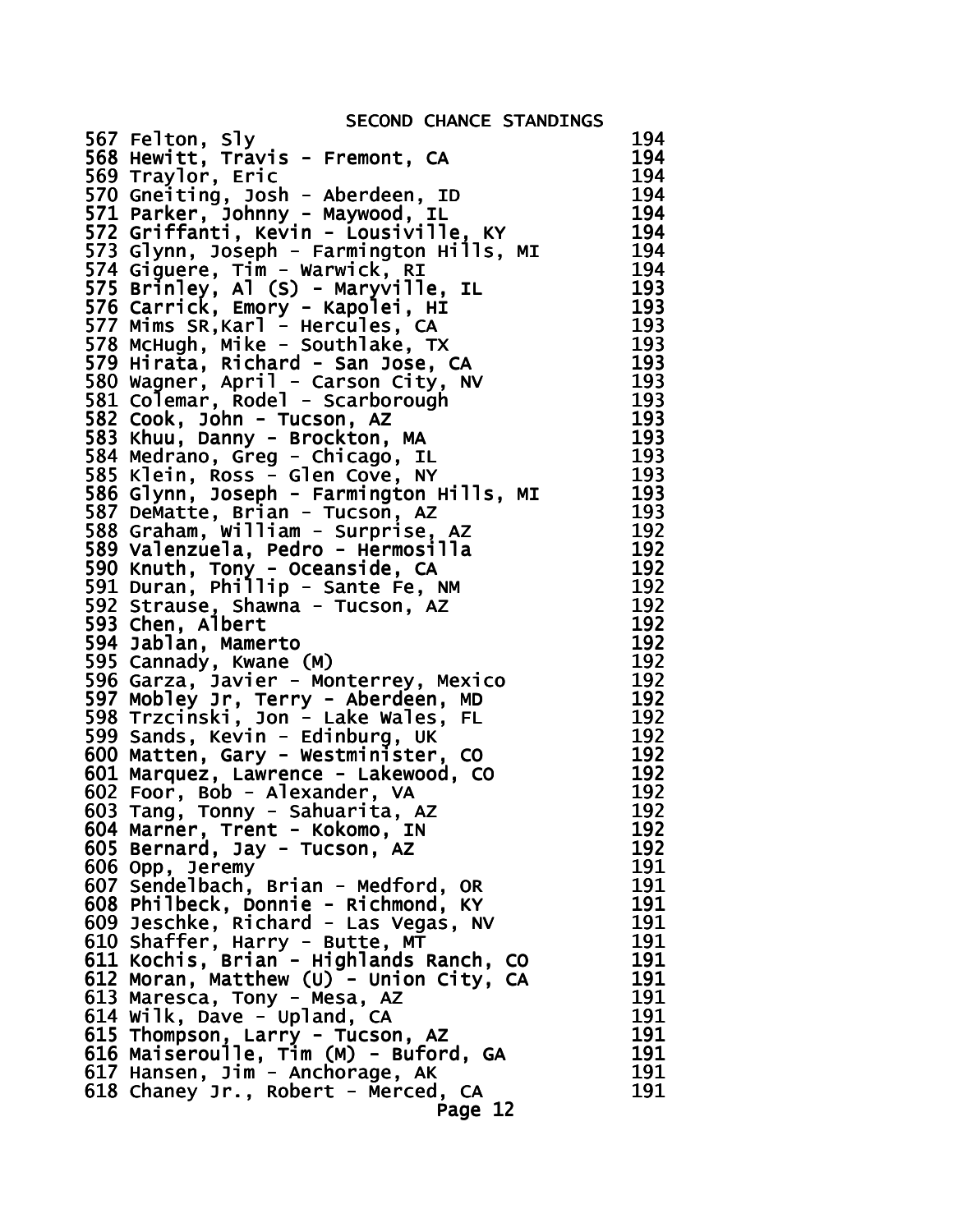| SECOND CHANCE STANDINGS                                                 |            |
|-------------------------------------------------------------------------|------------|
| 619 Alsgood, Karla - Rio Linda, CA                                      | 191        |
| 620 Davis, Jacob - Las Vegas, NV                                        | 190        |
| 621 Fernandez, Jenny                                                    | 190        |
| 622 Turner, Eddie - Oakland, CA                                         | 190        |
| 623 Stewart, Deloid (M) - Temple Hills, MD                              | 190        |
| 624 Burt, Ryan                                                          | 190        |
| 625 Dixson, Jeremy - Detroit, MI                                        | 190        |
| 626 McKay, Ted - Mesa, AZ                                               | 190        |
| 627 Corrigan, Larry (S) - Las Vegas, NV                                 | 190        |
| 628 Carroll, John (S) - Stockton, CA                                    | 190        |
| 629 Quinn, Anne - Dublin, IRE                                           | 190        |
| 630 Evans, Ty - Santa Clara, CA                                         | 190        |
| 631 Palomares, Norm                                                     | 190        |
| 632 Morton, Douglas - Anchorage, AK                                     | 190        |
| 633 Jones, John - Avondale, AZ                                          | 190        |
| 634 Case, Ron - Oakley, CA                                              | 190        |
| 635 Strause, Shawna - Tucson, AZ                                        | 190        |
| 636 Rice, Douglas - Frisco, TX                                          | 190        |
| 637 Hartnell, Derek - Washington, MO                                    | 190        |
| 638 Coleman, Jasmine - Manteca, CA                                      | 190        |
| 639 Baker, Gerald - San Jacinto, CA                                     | 189        |
| 640 Romero, Dion (M)                                                    | 189        |
| 641 Hill, Jonathan - Phoenix, AZ                                        | 189        |
|                                                                         | 189        |
| 642 Varney, Russell - Las Vegas, NV<br>643 Mosness, Marcus - Helena, MT | 189        |
| 644 Vernon, Mitch - Seattle, WA                                         | 189        |
| 645 Nishikawa, Everett - Corona, CA                                     | 189        |
| 646 Shepard, Tom (S) - Galeta, CA                                       | 189        |
| 647 Stricker, Matt - Billings, MT                                       | 189        |
| 648 DeFrancesco, Frank - Poway, CA                                      | 189        |
| 649 Yanez, Carlos - Monterrey, Mexico                                   | 189        |
| 650 Rivera, Juan - Monterrey, Mexico                                    | 189        |
| 651 Worthy, Norman                                                      | 188        |
| 652 Rodriguez, Alfonso                                                  | 188        |
| 653 Rubeo, John - Henderson, NV                                         | 188        |
| 654 Felton, Sly                                                         | 188        |
| 655 Lopez, Lance - Sacramento, CA                                       | 188        |
| 656 Stephey, Chad - Martinsville, IN                                    | 188        |
| 657 Marion, Tony - S. Palm Beach, FL                                    | 188        |
| 658 Martinez, Fabricio - Guadalupe, Nicaragua                           | 188        |
| 659 Archundia, Alex                                                     | 187        |
| 660 Santucci, Pete - Scottsdale, AZ                                     | 187        |
| 661 Pone, Jerry - Washington DC                                         | 187<br>187 |
| 662 Podgorski, Duane (S) - Lakeland, FL                                 | 187        |
| 663 Reeder, Damon                                                       | 187        |
| 664 Willett, Chip - San Diego, CA<br>665 Weber, Brian - Perry, NY       | 187        |
|                                                                         | 187        |
| 666 Espriu, Felipe - Marana, AZ<br>667 Nakano, Cory - Mission Hills, CA | 186        |
| 668 Cruz, Jan - Mountain house, CA                                      | 186        |
| 669 Felix-Rowbottom, Gary - Lake Havasu, AZ                             | 186        |
| 670 Kasting, Richard - Buckeye, AZ                                      | 186        |
| Page 13                                                                 |            |
|                                                                         |            |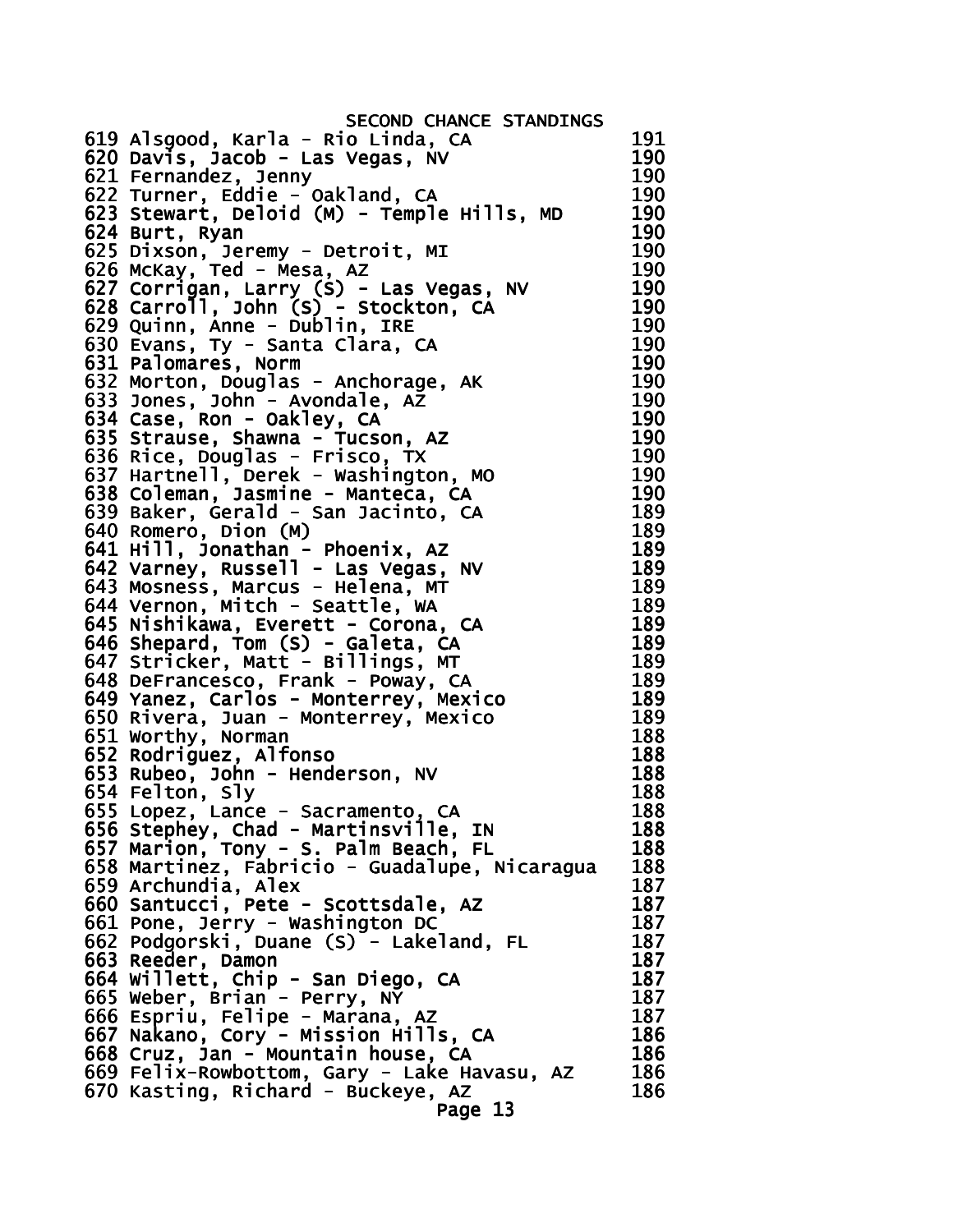| 671 Hebner, Dean - Vancouver, WA<br>672 Gorman, Jeff - Sun City<br>673 Franklin, Tony - Frisco, TX<br>674 Gery, Al - Bloomingdale, IL<br>676 Griffiths, Chase - Nibley, UT<br>676 Uribe, Antonio<br>677 Carbery, Stephen - Woodbridge<br>677 |     |
|----------------------------------------------------------------------------------------------------------------------------------------------------------------------------------------------------------------------------------------------|-----|
|                                                                                                                                                                                                                                              |     |
|                                                                                                                                                                                                                                              |     |
|                                                                                                                                                                                                                                              |     |
|                                                                                                                                                                                                                                              |     |
|                                                                                                                                                                                                                                              |     |
|                                                                                                                                                                                                                                              |     |
|                                                                                                                                                                                                                                              |     |
|                                                                                                                                                                                                                                              |     |
|                                                                                                                                                                                                                                              |     |
| 684 Dennis, Dino - Beaumont, CA and 183<br>684 Jablan, Mamerto<br>685 Robinson, Jason - Country Club Hills, IL 184<br>685 Robinson, Jason - Country Club Hills, IL 184<br>685 Nodeau, Chase<br>687 Nadeau, Chase<br>687 Nadeau, Chase<br>687 |     |
|                                                                                                                                                                                                                                              |     |
|                                                                                                                                                                                                                                              |     |
|                                                                                                                                                                                                                                              |     |
|                                                                                                                                                                                                                                              |     |
|                                                                                                                                                                                                                                              |     |
|                                                                                                                                                                                                                                              |     |
|                                                                                                                                                                                                                                              |     |
|                                                                                                                                                                                                                                              |     |
|                                                                                                                                                                                                                                              |     |
|                                                                                                                                                                                                                                              |     |
|                                                                                                                                                                                                                                              |     |
|                                                                                                                                                                                                                                              |     |
| 708 Hirata, Richard - San Jose, CA                                                                                                                                                                                                           | 182 |
| 709 Galindo, Rick - Albuquerque, NM                                                                                                                                                                                                          | 182 |
|                                                                                                                                                                                                                                              | 182 |
| 710 Corirossi, Dominic - Phoenix, AZ                                                                                                                                                                                                         | 182 |
| 711 Gonzales, Ron - Tucson, AZ                                                                                                                                                                                                               |     |
| 712 Palomares, Norm                                                                                                                                                                                                                          | 182 |
| 713 Thompson, Tim - Scotts Valley, CA                                                                                                                                                                                                        | 182 |
| 714 Grinfields, Dzintars - San Francisco, CA                                                                                                                                                                                                 | 182 |
| 715 Solis, Joel<br>716 Fournier, David - Oakley, CA                                                                                                                                                                                          | 181 |
|                                                                                                                                                                                                                                              | 181 |
|                                                                                                                                                                                                                                              | 181 |
| 717 Sheehan, Bob - Cincinnati, OH<br>718 Sand, Nelson - Washington                                                                                                                                                                           | 181 |
| 719 Dekker, Steve (S) - Tucson, AZ                                                                                                                                                                                                           | 181 |
| 720 Caban, Betty - Caguas, PR                                                                                                                                                                                                                | 181 |
| 721 Kennett, Kevin - Orange City, FL                                                                                                                                                                                                         | 180 |
| 722 Burt, Ryan                                                                                                                                                                                                                               | 180 |
| Page 14                                                                                                                                                                                                                                      |     |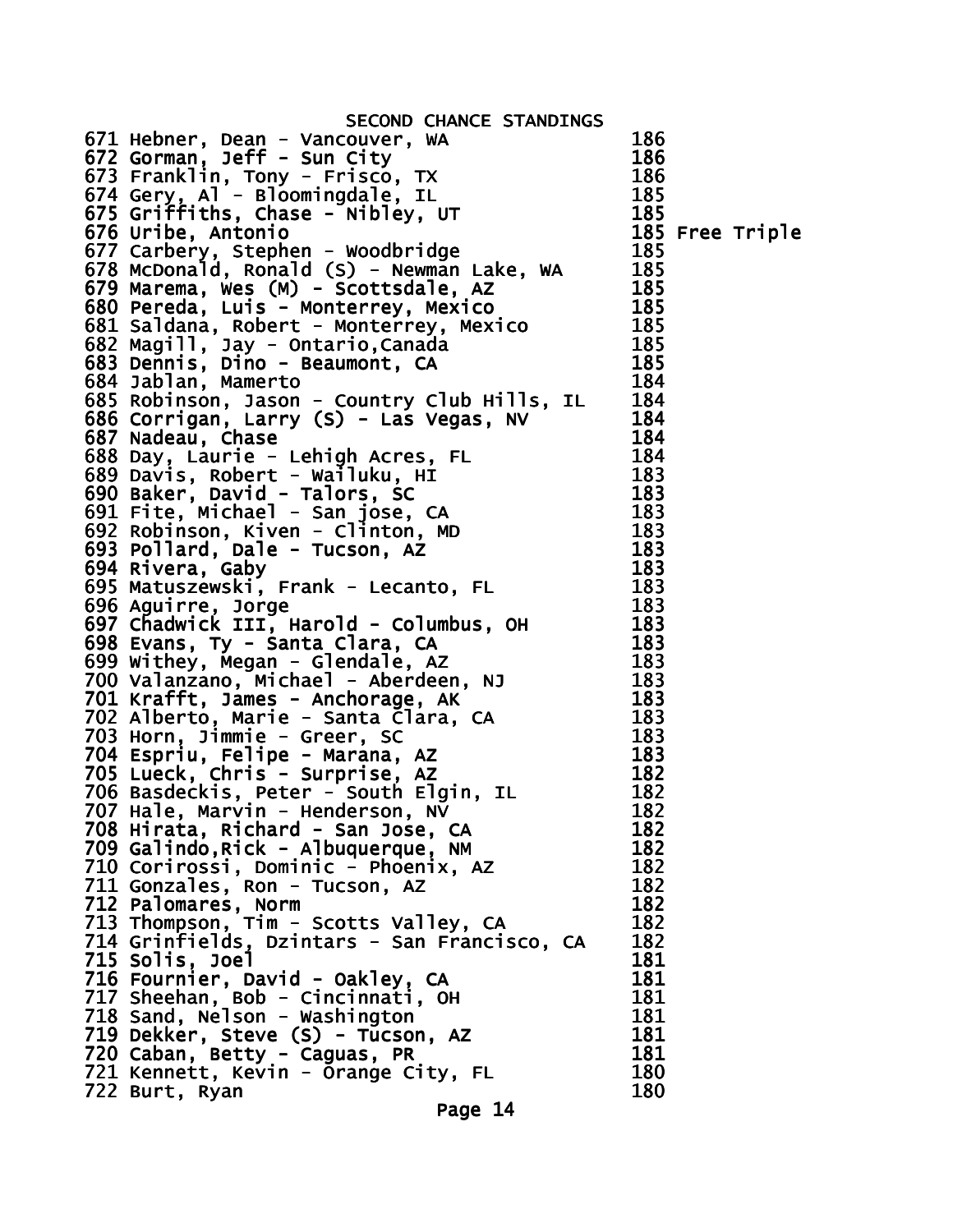| SECOND CHANCE STANDINGS                                                            |            |
|------------------------------------------------------------------------------------|------------|
| 723 Colley, Joe - El Cajon, CA                                                     | 180        |
| 724 Colemar, Rodel - Scarborough                                                   | 180        |
| 725 Klerk, Chris - Chandler, AZ                                                    | 180        |
| 726 Hartnell, Derek - Washington, MO                                               | 180        |
| 727 Lopez, Gustavo - Escobedo, MX                                                  | 180        |
| 728 Magill, Jay - Ontario, Canada                                                  | 179        |
| 729 Martinez, George - Lewisville, TX                                              | 179        |
| 730 Huglin, Zachary - Gilbert, AZ                                                  | 179        |
| 731 Heard, Jim - Tipton, IN                                                        | 179        |
| 732 Aguilar, Jose - Mexico City                                                    | 179        |
| 733 Taylor, Dylan (U) - Scottsdale, AZ                                             | 179        |
| 734 Magallon, Rodolfo - Monterrey, Mexico                                          | 179        |
| 735 Sensing, Roger - Phoenix, AZ                                                   | 179        |
| 736 Wilson, Dan - Santa Cruz, CA                                                   | 179        |
| 737 Espriu, Felipe - Marana, AZ                                                    | 179        |
| 738 Elechiguerra, Seve                                                             | 178        |
| 739 Johnson, Danielle - Baltimore, MD                                              | 178        |
| 740 Medrano, Ambrosio - Chicago, IL                                                | 178        |
| 741 Bohle, Dennis - Santa clara, CA                                                | 178        |
| 742 Freeman, Steve - Hermantown, MN                                                | 178        |
| 743 Cardenas, Anibal                                                               | 178        |
| 744 Garza, Javier - Monterrey, Mexico                                              | 178        |
| 745 Musolino, James - Phoenix, AZ                                                  | 178        |
| 746 Heck, Wendall - BayField, CO                                                   | 178        |
| 747 Ruddy, Kevin - Chandler, AZ                                                    | 177        |
| 748 Mitchell, Isaiah - South Holland, IL                                           | 177        |
| 749 Bohle, Dennis - Santa clara, CA                                                | 177        |
| 750 Yockman, Joe - Kapolei, HI                                                     | 177        |
| 751 Willett, Chip - San Diego, CA                                                  | 177        |
| 752 Weston, Tim - Corning, CA                                                      | 177        |
| 753 Signaigo, Michael - Kapolei, HI                                                | 177        |
| 754 Kreins, Ben - Statesville, NC                                                  | 177        |
| 755 Wolfe, Greg (M) - Benton City, WA                                              | 177        |
| 756 Strause, Shawna - Tucson, AZ                                                   | 177        |
| 757 Stancil, Robert - Greenville, SC                                               | 177        |
| 758 Chadwick III, Harold - Columbus, OH                                            | 176        |
| 759 Jones, John - Avondale, AZ                                                     | 176        |
| 760 Maresca, Tony - Mesa, AZ                                                       | 176        |
| 761 Warner, Matthew - Upper Malboro, MD<br>762 Palomares, Norm                     | 176        |
|                                                                                    | 176        |
| 763 Shellabarger, Max - Layton, UT                                                 | 176<br>176 |
| 764 Moran, Matthew (U) - Union City, CA<br>765 Charles, Mike (S) - Simi Valley, CA | 176        |
| 766 Sidoti, Frank - Anthem, AZ                                                     | 176        |
| 767 Gregory, Randall - Lakeland, Fl                                                | 176        |
| 768 Dryburgh, Deborah - Naples, FL                                                 | 176        |
| 769 MCNeil, Brett - Providence, UT                                                 | 175        |
| 770 Piroozshad, Dave (M) - Plantation, FL                                          | 175        |
| 771 Jones, Shane - Hyde Park, UT                                                   | 175        |
| 772 Kennett, Kevin - Orange City, FL                                               | 175        |
| 773 Marsicano, Salvatore - Myrtle Beach, SC                                        | 175        |
| 774 Keough, Mike - Stockton, CA                                                    | 175        |
| Page 15                                                                            |            |
|                                                                                    |            |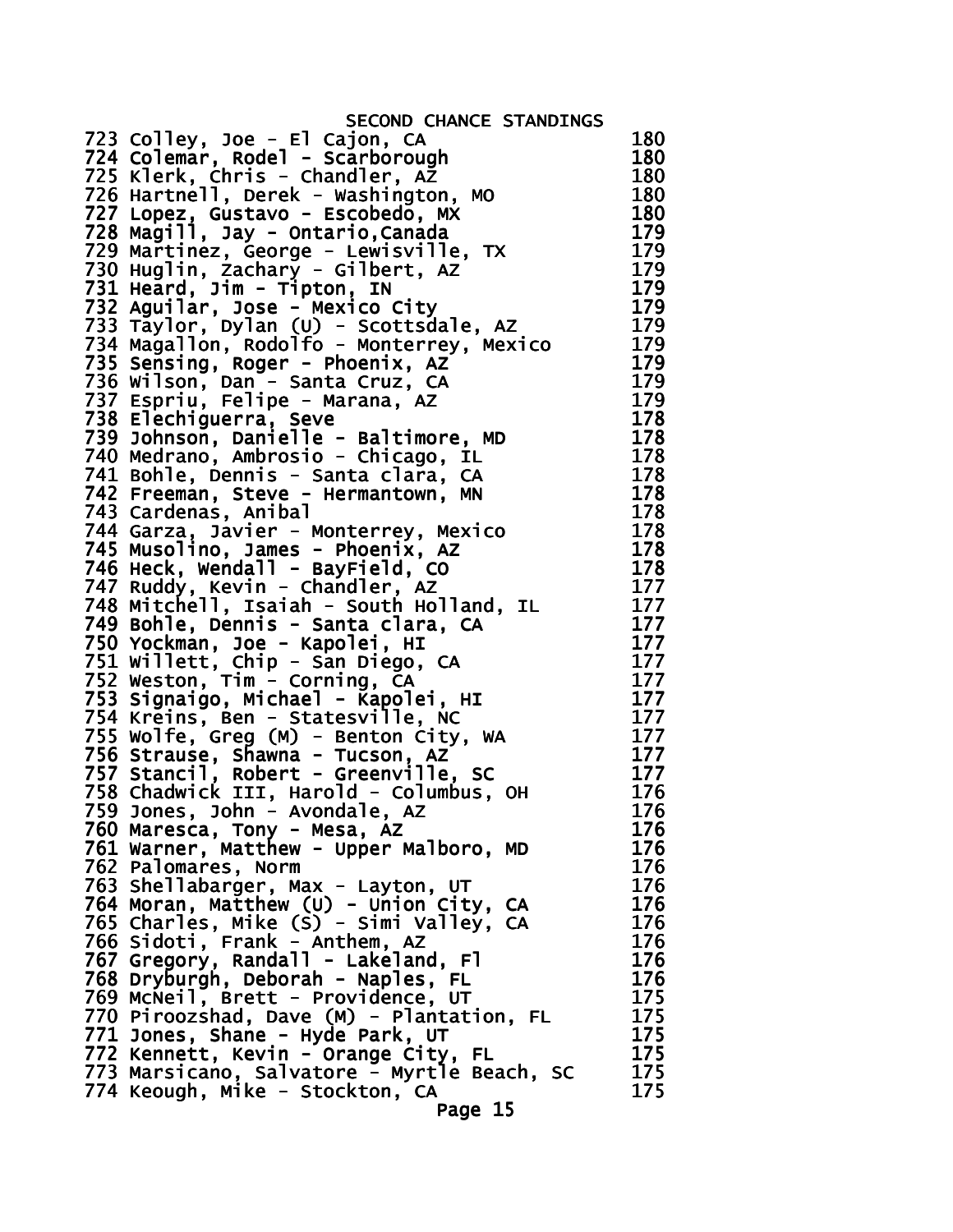| SECOND CHANCE STANDINGS                      |     |
|----------------------------------------------|-----|
| 775 Haney, Bubba - College Station, TX       | 175 |
| 776 Lopez, Oscar - Monterrey, Mexico         | 175 |
| 777 Townsend, Dean - Moreno Valley, CA       | 174 |
| 778 West, Brian - Palm Coast, FL             | 174 |
| 779 Titchenal, Tawna - Spokane Valley, WA    | 174 |
| 780 Felix-Rowbottom, Gary - Lake Havasu, AZ  | 174 |
| 781 Moran, Matthew (U) - Union City, CA      | 174 |
| 782 Mazulla, Mark (M) - Brentwood, CA        | 174 |
| 783 Gregory, Randall - Lakeland, Fl          | 174 |
| 784 Dennis, Dino - Beaumont, CA              | 174 |
| 785 Dekker, Steve (S) - Tucson, AZ           | 174 |
| 786 DeMatte, Brian - Tucson, AZ              | 173 |
| 787 Chaney Jr., Robert - Merced, CA          | 173 |
| 788 DeFranco, Vince - Darien, IL             | 173 |
| 789 Nietsch, Johann - Ostfildren             | 173 |
| 790 Wood, Jim - Alta, CA                     | 173 |
| 791 Hoffman, Larry - Fountain Hills, AZ      | 173 |
| 792 Heck, Wendall - BayField, CO             | 173 |
| 793 Gregory, Randall - Lakeland, Fl          | 173 |
| 794 Baker, David - Talors, SC                | 173 |
| 795 Yazel, William                           | 172 |
| 796 Bravo, Fernando - San Ysidro, CA         | 172 |
| 797 Osborne, Michael - El Paso, TX           | 172 |
| 798 Smith, Robby - Taylois, SC               | 172 |
| 799 Hua, Hiep - Longview, WA                 | 172 |
| 800 Bernard, Jay - Tucson, AZ                | 172 |
| 801 Salazar, Luis Mario                      | 171 |
| 802 Loredo, Gerardo                          | 171 |
| 803 Corirossi, Dominic - Phoenix, AZ         | 171 |
| 804 Ilosvay, Robert - Phoenix, AZ            | 171 |
| 805 Stewart, Deloid (M) - Temple Hills, MD   | 171 |
| 806 Stamper, Johnny - Severn, MD             | 171 |
| 807 Krol, David - Nixa, MO                   | 171 |
| 808 Espriu, Felipe - Marana, AZ              | 171 |
| 809 Ramil, Randy - Kapolei, HI               | 170 |
| 810 Walker, Ed - Lake Havasu City            | 170 |
| 811 Alford, Stephen - Country Club Hills, IL | 170 |
| 812 Burns, Dwight (M) - Tucson, AZ           | 170 |
| 813 Fernandez, Jenny                         | 170 |
| 814 Prieto, Phil                             | 170 |
|                                              | 170 |
| 815 Bester, Tyrus - Chicago, IL              | 170 |
| 816 Turner, Lorijo - Sheridan, WY            | 170 |
| 817 Krol, David - Nixa, MO                   | 170 |
| 818 Gneiting, Daniel                         | 168 |
| 819 Wilt, Jason - San Diego, CA              |     |
| 820 Musolino, James - Phoenix, AZ            | 168 |
| 821 Swayda, Wayne - Phoenix, AZ              | 168 |
| 822 Gregory, Kendrick - Lakeland, Fl         | 168 |
| 823 Warner, Matthew - Upper Malboro, MD      | 167 |
| 824 Dumas, Jeffrey - Chicago, IL             | 167 |
| 825 Fite, Michael - San jose, CA             | 166 |
| 826 Chadwick III, Harold - Columbus, OH      | 166 |
| Page 16                                      |     |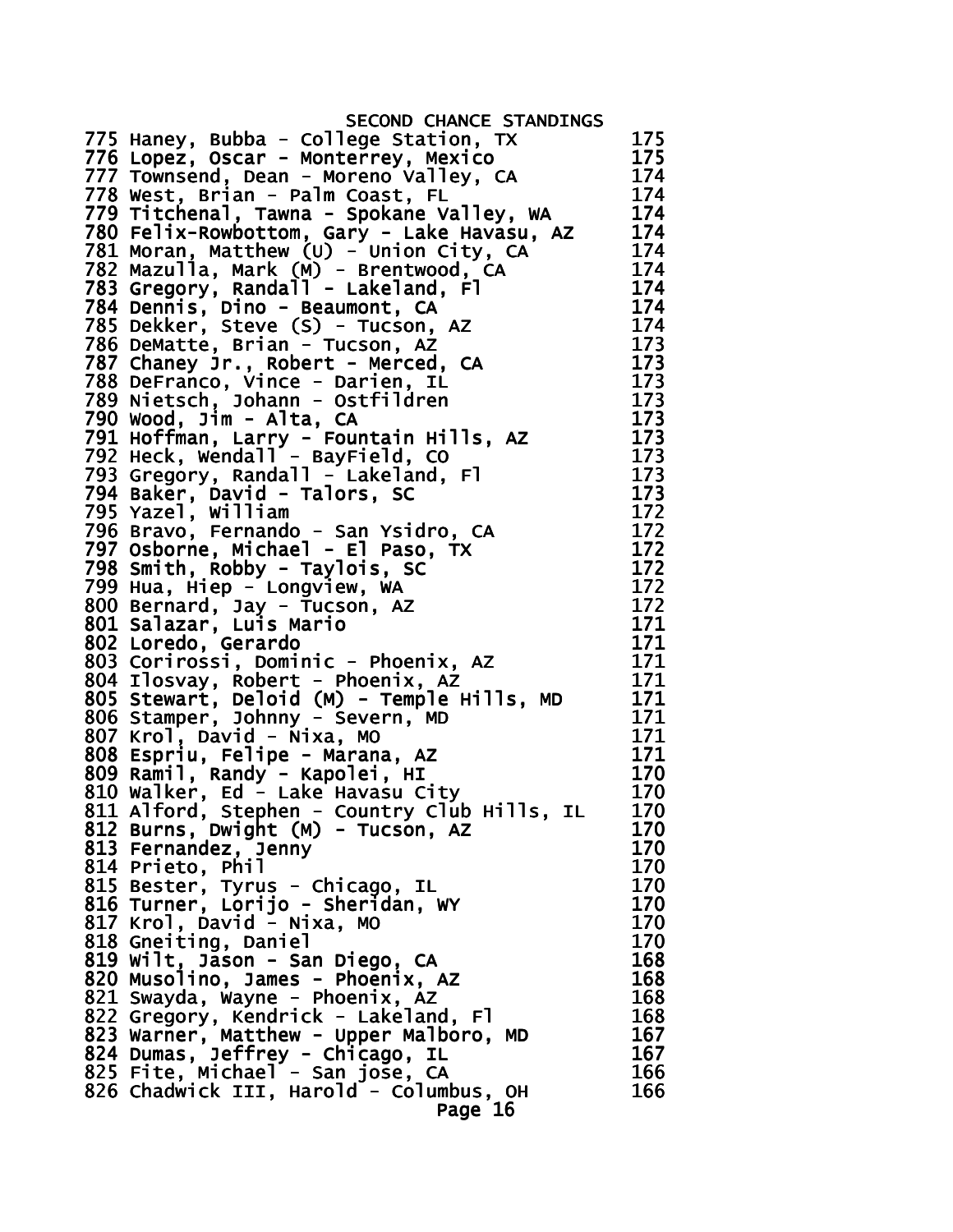SECOND CHANCE STANDINGS 827 Shepard, Tom (S) - Galeta, CA 166 828 Fleri, Joe (S) - Maspath, NY 166 829 Colella, Darren - Lake Havasu, AZ 165 830 Felix-Rowbottom, Shawn - Lake Havasu, AZ 165 831 Ramirez, Roberto 165 832 Van Cleaf, Bill - La Plata, MD 165 833 Reyes, Francisco - Laredo, TX 164 834 Bertazon, Shane (U) - Halethorpe, MD 164 835 Reeder, Damon 164 836 Colley, Joe - El Cajon, CA 164 837 Smith, Jerry - Englewood, CO 164 838 Rhodes, Shawn - Dolton, IL 163 839 Loredo, Gerardo 163 840 Richardson, Terrence 163 841 Sendelbach, Brian - Medford, OR 163 842 Morales, Mary - Patterson, CA 163 843 High, Michael - Jersey, UK 162 844 Stewart, Jack - Phoenix, AZ 161 845 Inoshita, Dave 161 846 Dumas, Jeffrey - Chicago, IL 161 847 Signaigo, Michael - Kapolei, HI 160 848 Hernandez, Jesus - Monterrey, Mexico 160 849 Kurlan, David - Irving, TX  $\frac{159}{159}$ 850 Glynn, Joseph - Farmington Hills, MI 159 851 Chavez, Gil - Albuquerque, NM 158 852 Solis, Mario 158 853 Charles, Mike (S) - Simi Valley, CA 158 854 Tang, Tonny - Sahuarita, AZ 158 855 Gneiting, Jacob 158 856 Neal, Earnest - Upper Marlboro, MD 857 Marsicano, Salvatore - Myrtle Beach, SC 157 858 Solis, Mario 157 859 Harper, Tony - Roosevelt, UT 155<br>860 Robinson. Edmund - Oakland. CA 155 860 Robinson, Edmund - Oakland, CA 861 Cave, Norm (S) - Fortsworth, OH 154 862 Chadwick III, Harold - Columbus, OH 154 863 Gagnon, Kevin - Norco, CA 153 864 Gutierrez, Brian - San Diego, CA 153 865 Rodriguez, Ray - Firestone, CO 153 866 Kualaau, Wendell - Kailua-Kona, HI 151 867 Gorman, Jeff - Sun City 151 868 Standridge, Billy - Lakeland, FL 150 869 Tamez, Iliana 149 870 Snead, Rick - Roseburg, OR 149 871 Opp, Jeremy 148 872 Rhodes, Shawn - Dolton, IL 148 873 Fernandez, Jenny 145 874 Ades, Bill (S) - Hesperia, CA 144 875 Escalante, Ernest - Chula Vista, CA 143 876 Buck, Bill - San Diego, CA 140 877 Withey, Megan - Glendale, AZ 139 878 Ziegler, Justin 138